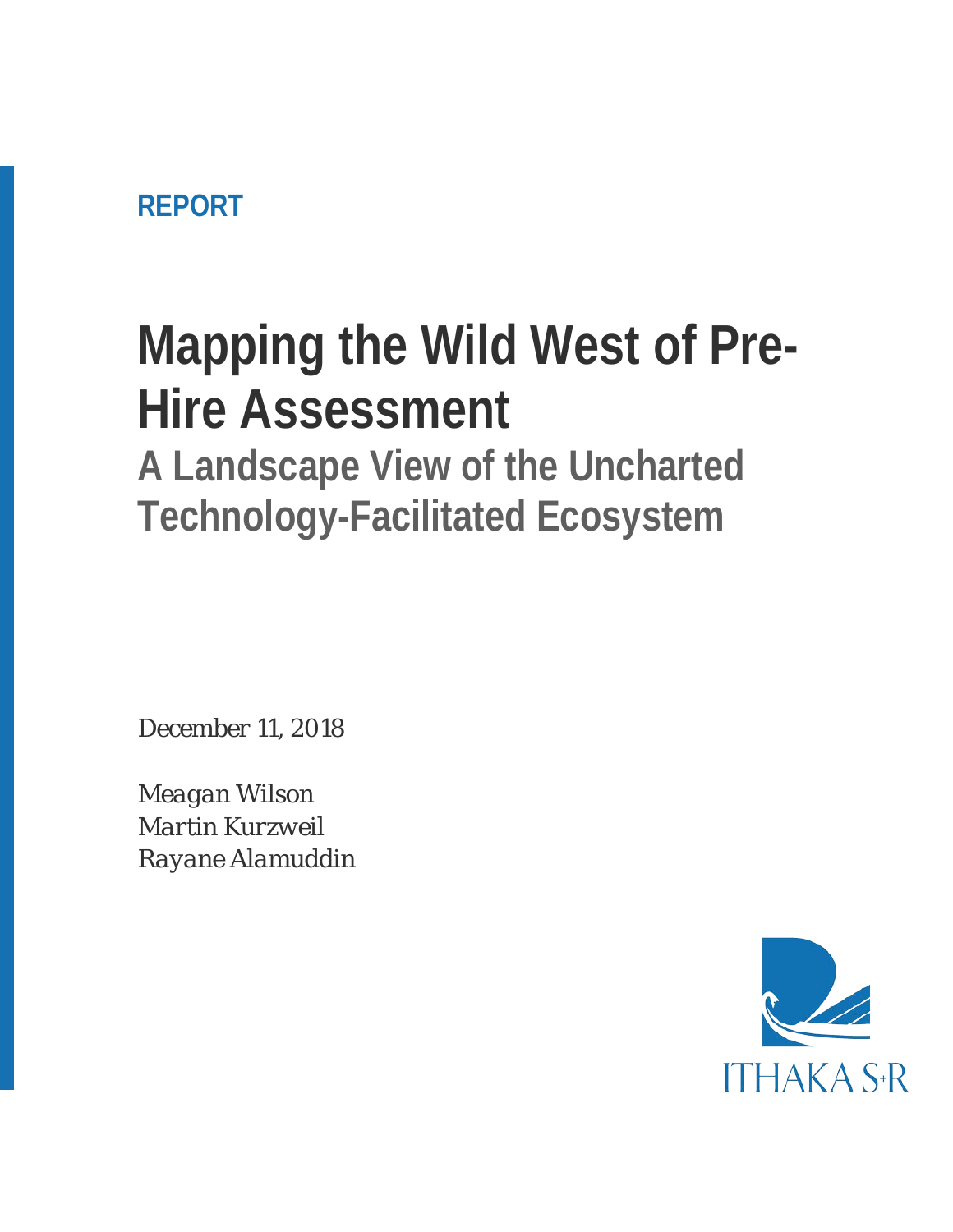

Ithaka S+R provides research and strategic guidance to help the academic and cultural communities serve the public good and navigate economic, demographic, and technological change. Ithaka S+R is part of ITHAKA, a not-for-profit organization that works to advance and preserve knowledge and to improve teaching and learning through the use of digital technologies. Artstor, JSTOR, and Portico are also part of ITHAKA.

This report was supported by Strada Education Network. Ithaka S+R is solely responsible for its content. Views expressed in this report do not necessarily reflect those of Strada Education Network or its affiliates

Copyright 2018 ITHAKA. This work is licensed under a Creative Commons Attribution-NonCommercial 4.0 International License. To view a copy of the license, please see http://creativecommons.org/licenses/by-nc/4.0/.

ITHAKA is interested in disseminating this brief as widely as possible. Please contact us with any questions about using the report: research@ithaka.org.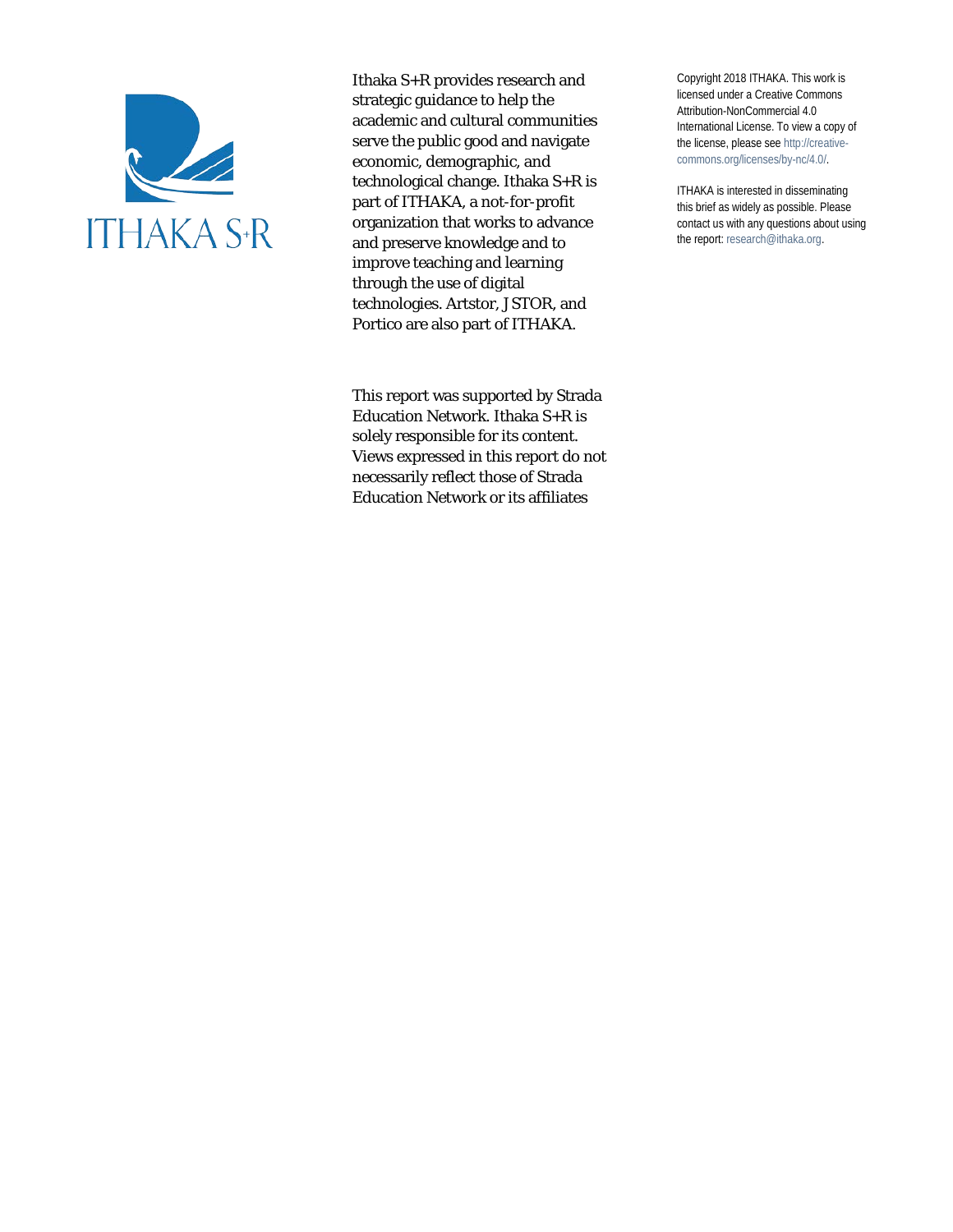### **Contents**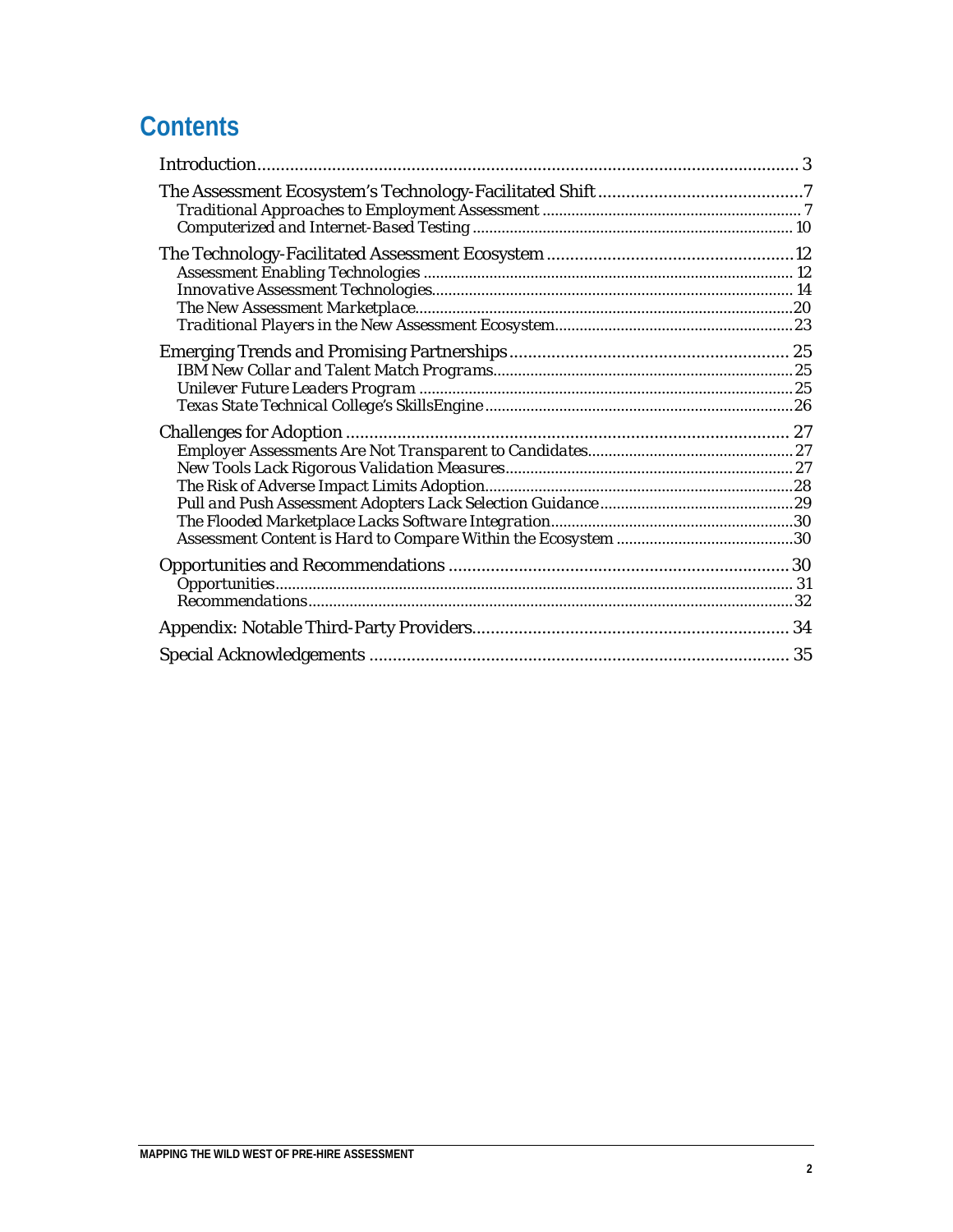### <span id="page-3-0"></span>**Introduction**

The rise in technology-facilitated assessments has created a paradigm shift in employer talent acquisition. Traditionally, the process of assessing candidates' skills has focused on resumes composed of credentials signifying successful participation in or completion of an experience (like a degree, a training program, or a prior job) and candidates' own claims of competencies.[1](#page-3-1) Such a process favored intermediaries like higher education institutions, industry associations, governmental agencies, and former employers, who awarded credentials for successful program completion or could vouch for candidates' competencies. By contrast, a large and increasing share of today's job candidates are assessed directly on their job-related competencies through various technology-assisted means, allowing employers to supplement—and sometimes forego—the traditional criteria. In fact, a 2017 survey of more than 800 human resources professionals in the Americas found that 63 percent are using pre-hire assessments as part of the hiring process, and 89 percent of these assessments are delivered online.<sup>[2](#page-3-2)</sup>

This has significantly altered the ecosystem's circuitry. Some of the largest employers are developing and deploying in-house, technology-facilitated assessment solutions when considering a candidate for a new employment opportunity. At the same time, a new crop of third-party assessment providers is creating customized solutions for corporate clients as well as stand-alone assessment platforms that employers and candidates access independently of one another. The talent acquisition technology and services market is estimated to reach \$11[3](#page-3-3).9 billion in 2021,<sup>3</sup> and assessment technology in particular is primed to be one of the biggest areas for innovation in this sector. Traditional intermediaries haven't disappeared; instead, an increasing number of higher education providers, industry associations, and other groups that have historically validated candidates' skills are adopting new assessment technologies and adapting to the new ecosystem.

In short, pre-employment assessment in the United States is in the midst of a wave of rapid innovation. Our aim for this paper is to document and evaluate this uncharted territory, describing how the dynamic landscape has changed to date and where it seems

<span id="page-3-1"></span><sup>1</sup> This paper provides a landscape view of employment assessments that measure candidates' competencies. Out of scope for this analysis are personality tests, such as the popular Myers-Briggs Type Indicator (MBTI). While many pre-hire assessments take into account candidates' cultural fit and behavioral characteristics, we only look at assessments that use these factors in tandem with evaluations of hard and soft skills.

<span id="page-3-2"></span><sup>2</sup> Tracy M. Kantrowitz, Kathy A. Tuzinski, and Justin M. Raines, "2018 Global Assessment Trends Report," *SHL*, 2018, [https://www.shl.com/en/assessments/trends/global-assessment-trends-report/.](https://www.shl.com/en/assessments/trends/global-assessment-trends-report/) 

<span id="page-3-3"></span><sup>3</sup> Kyle Lagunas, "Worldwide Talent Acquisition Technologies and Services Forecast, 2017–2021," *IDC*, 2017, [https://www.idc.com/getdoc.jsp?containerId=US42578317.](https://www.idc.com/getdoc.jsp?containerId=US42578317)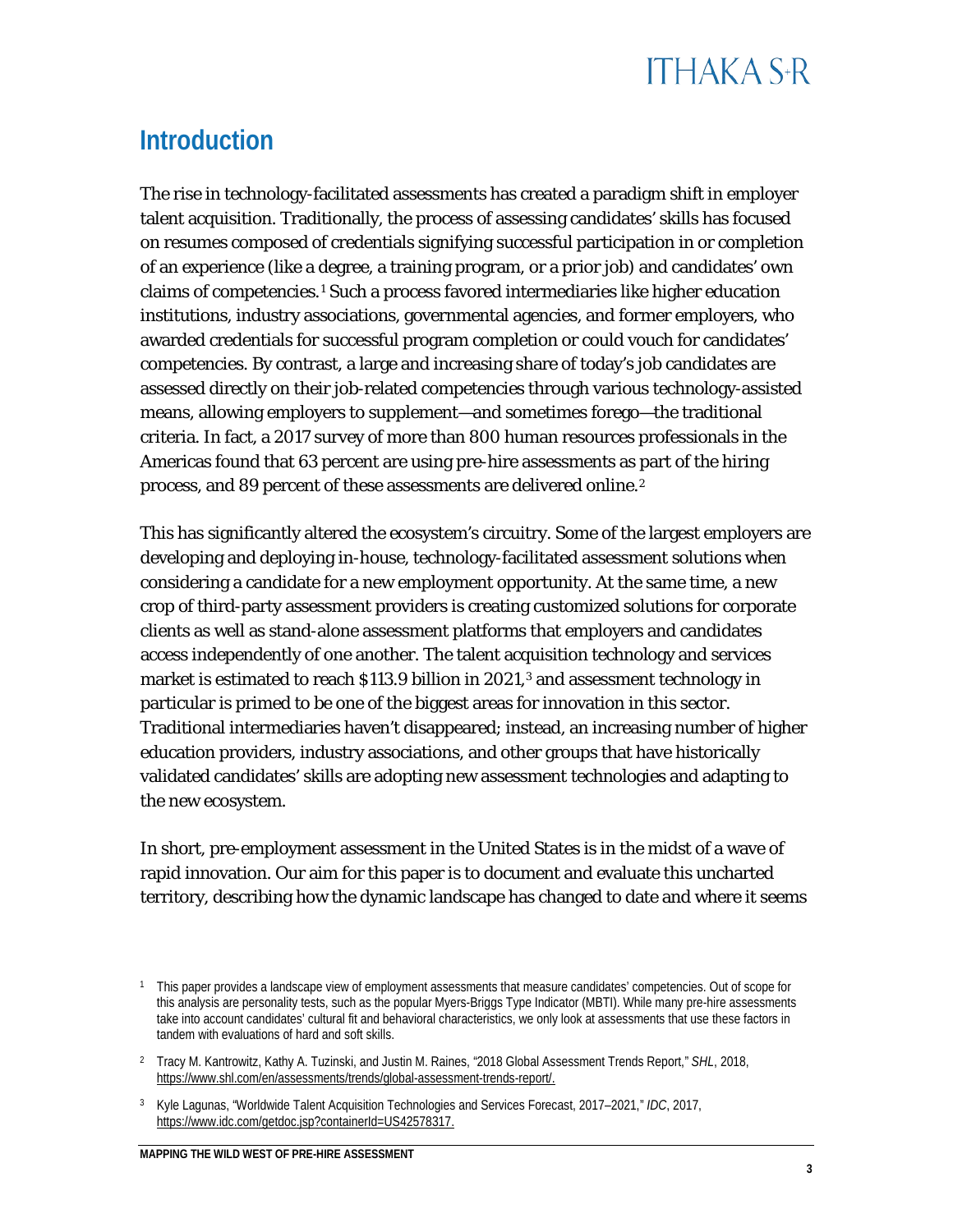

to be heading. In addition to discussing the most promising emerging trends and platforms in the employment assessment ecosystem, we identify some potential concerns and barriers to scale, as well as opportunities to address them.

Several major themes emerged from our research:

- **Traditional pathways from education to the workforce are starting to be supplemented and circumvented in the assessment ecosystem.** A perceived skills gap between candidates' competencies and employers' needs has emerged. Employers are increasingly challenged to find workers with the skills they need and are beginning to distrust the traditional signaling credentials such as academic degrees, industry association endorsements, and state licensures. Although the most popular pre-hire screening tool is still the resume review[,4](#page-4-0) a developing trend among employers is to bypass the historical pathways for verifying candidate competencies, especially among entry-level positions. Innovative employers, equipped with online "always on" testing portals, cloud storage, and big data analytics, are turning to novel approaches for assessing job readiness.
- **Third-party providers are rapidly entering this new technology-driven ecosystem, providing new assessment methods.** A new and growing crop of assessment startups promise to help employers connect verified talent to real jobs through both pull and push models of skills signaling. Employers have historically outsourced their assessment needs to test publishers, consultants, and headhunters. However, these new technology providers leverage the capture of big data around talent acquisition and the cutting-edge technologies that analyze it—such as machine learning, social media scraping, gamification, and digital interviews—in order to "pull" a diverse set of competencies from the talent pool. Intermediaries including higher education and industry associations are also turning to technology providers for skills assessment and signaling by adopting various badging and ePortfolio platforms that "push" competencies to hirers. Similarly, technology providers with candidate-focused testing platforms allow individuals to directly assess their hard and soft skills and push them to employers without the need for traditional intermediaries' verification.
- **The marketplace is flooded; assessment technology selection can be a burden for all players in the ecosystem.** This new combination of provider-

<span id="page-4-0"></span><sup>4</sup> A global survey of 3,135 human resources professionals found that 85 percent use resume reviews in pre-hire screening. See Tracy M. Kantrowitz, Kathy A. Tuzinski, and Justin M. Raines, "2018 Global Assessment Trends Report," *SHL*, 2018, [https://www.shl.com/en/assessments/trends/global-assessment-trends-report/.](https://www.shl.com/en/assessments/trends/global-assessment-trends-report/)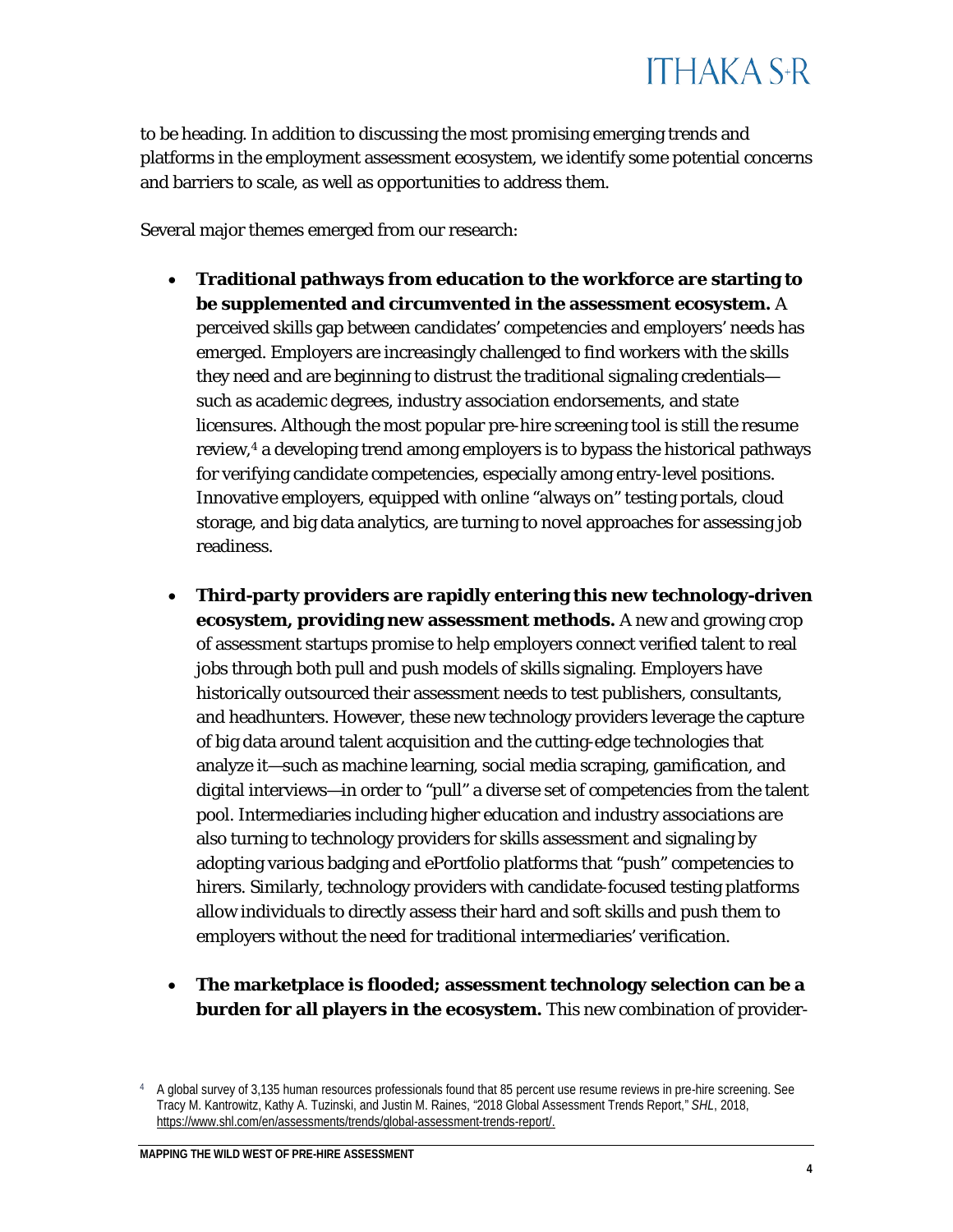## **ITHAKA S-R**

generated pathways isn't always easily navigable. In fact, the hyper-fast pace of assessment technology product development is so difficult to follow that during the relatively short preparation of this paper alone, a number of new assessment providers have entered the space, converged through mergers, and shuttered their doors. This "wild west" marketplace has caused several issues. Employers have limited information with which to decide among assessments and assessment providers, or with which to parse the hundreds of thousands of "verified" digital credentials candidates present to them. Additionally, black box validation measures used by third-party providers that claim high predictive capabilities and verified job matching abilities are not only confusing for employers, but legally risky. Candidates face the same problem when choosing how to validate and signal their skills and fear wasting time and money on tools that employers might not even use to screen talent.

- **Incompatibility—of both content and software—across assessments and employers' human resources systems presents a barrier to broadbased and efficient use of direct pre-hire assessment**. Without a proverbial "Rosetta Stone" for competing skills assessment technologies, employers and candidates alike will struggle with adoption. The ecosystem needs platforms that promote the comparison of disparate alternative credentials and, most importantly, that give transparency into which skills these credentials verify and how these competencies were assessed. Similarly, human resources professionals at the top of the hiring funnel need effective, validated tools that scientifically thin the applicant herd without causing additional work and translation. Thus, technology-facilitated assessments, whether standalone tests or part of a digital badge program, should be integrated into enterprise applicant tracking systems (ATS), software that a majority of employers use to manage the hiring process.
- **Intermediaries in the ecosystem are out of touch with employers' and providers' new methodologies.** Despite their growth and adoption in the private sector, intermediaries are not tracking the market innovations for analyzing candidates' skills. Pull model technology-facilitated assessments are not developing in a vacuum. Yet key players in the ecosystem—including higher education administrators and industry association officials—seem to ignore many of the specific competencies today's employers are measuring as well as the advanced methods by which their new assessments are capturing skills. These invested stakeholders should review, develop, and implement the very processes employers are actually using to hire candidates. In so doing, intermediaries such as higher education can better serve their students and guide them toward employability.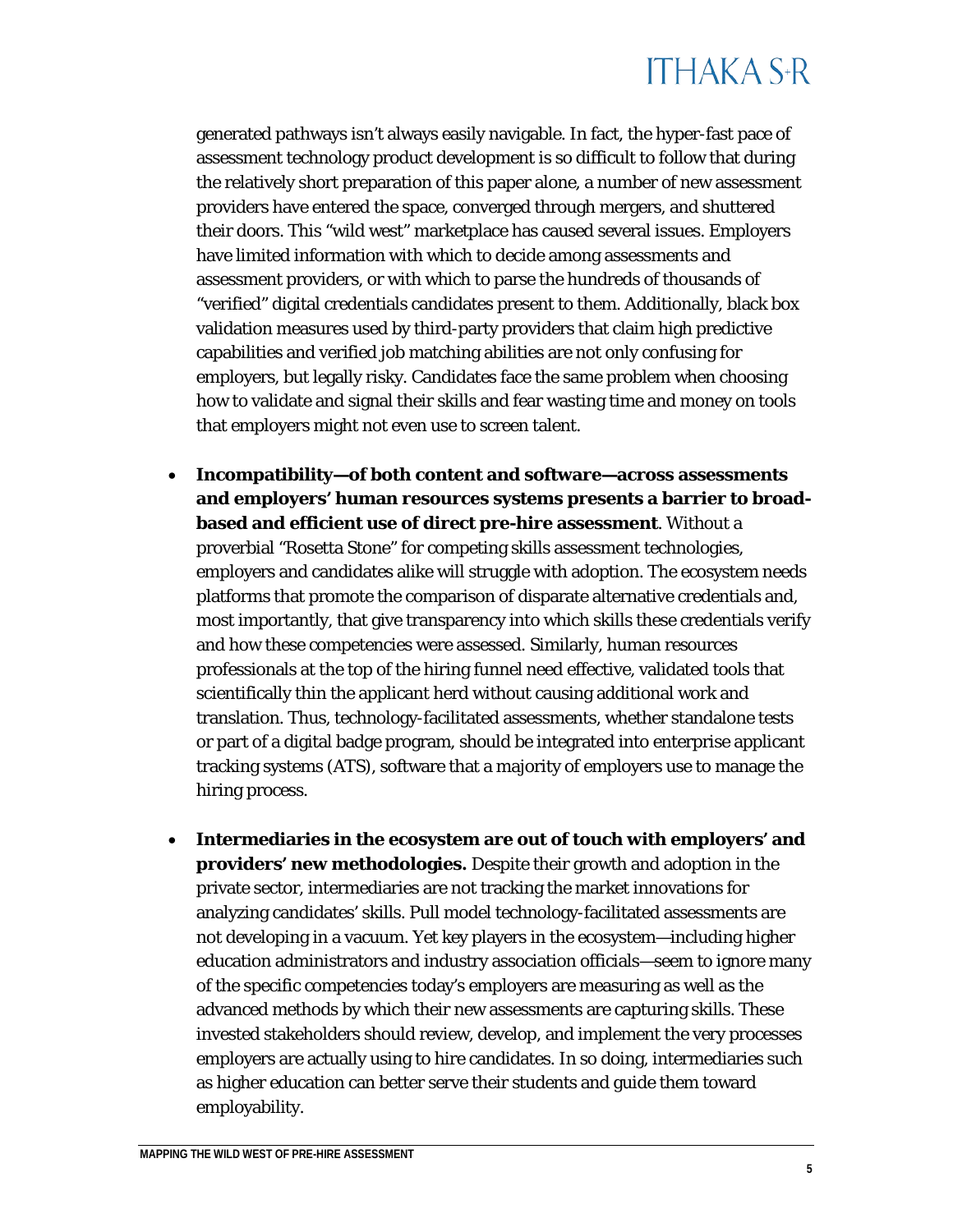• **Emerging partnerships that leverage several players in the ecosystem to provide integrated, multimethod assessment strategies are best equipped to successfully measure and develop candidates' skills.** Technology-facilitated assessment is not a panacea that will magically match qualified candidates to jobs, nor is there a single tool that will act as a talent divining rod for identifying skilled candidates. These technologies are still very much in their infancy, so their adoption by employers requires phased checksand-balances processes in order to fine tune and adjust their predictive effectiveness. Multimethod assessment strategies that continuously report strengths and areas for development directly to candidates have the best potential to bridge the skills gap and help candidates build the competencies they need to enhance employability.

This paper uncovers these themes by taking a landscape view of the complex technologyfacilitated assessment ecosystem. It begins with a history of the ecosystem's shift from analog to computerized delivery. It then takes a closer look at today's assessment ecosystem—its new technologies, its new providers, and the new relationships that are being shaped among traditional players. (A detailed table that inventories the growing marketplace's notable third-party providers is linked in the paper's appendix.) Next, we identify emerging trends and promising platforms within this new assessment ecosystem as well as the unique concerns posed by technology-facilitated assessments. We end by first discussing opportunities offered by responsible adoption, closing with a set of specific recommendations:

- **Research validity and impact.** There is much work to be done regarding the scientific validity of new assessments, especially advanced assessment approaches utilizing black box machine learning algorithms. Similarly, research should be undertaken now in order to begin tracking the impact of adopting technology-facilitated assessments on the labor market. This will not only offer a clearer picture of how employers are using these tools, but also identify the consequences—intended and unintended—affected by this evolution in employee screening procedures.
- **Develop ethical and legal frameworks.** The assessment marketplace needs marshalling. New techniques for evaluating and measuring candidates' competencies involve generating large datasets containing personal information that could infringe upon employees' and applicants' right to privacy. Ethical guidelines must be established to govern this data. Legal policies regarding prehire screening must also be adapted for new assessment tools, ensuring that widespread adoption of advanced assessments does not have an adverse impact on protected groups.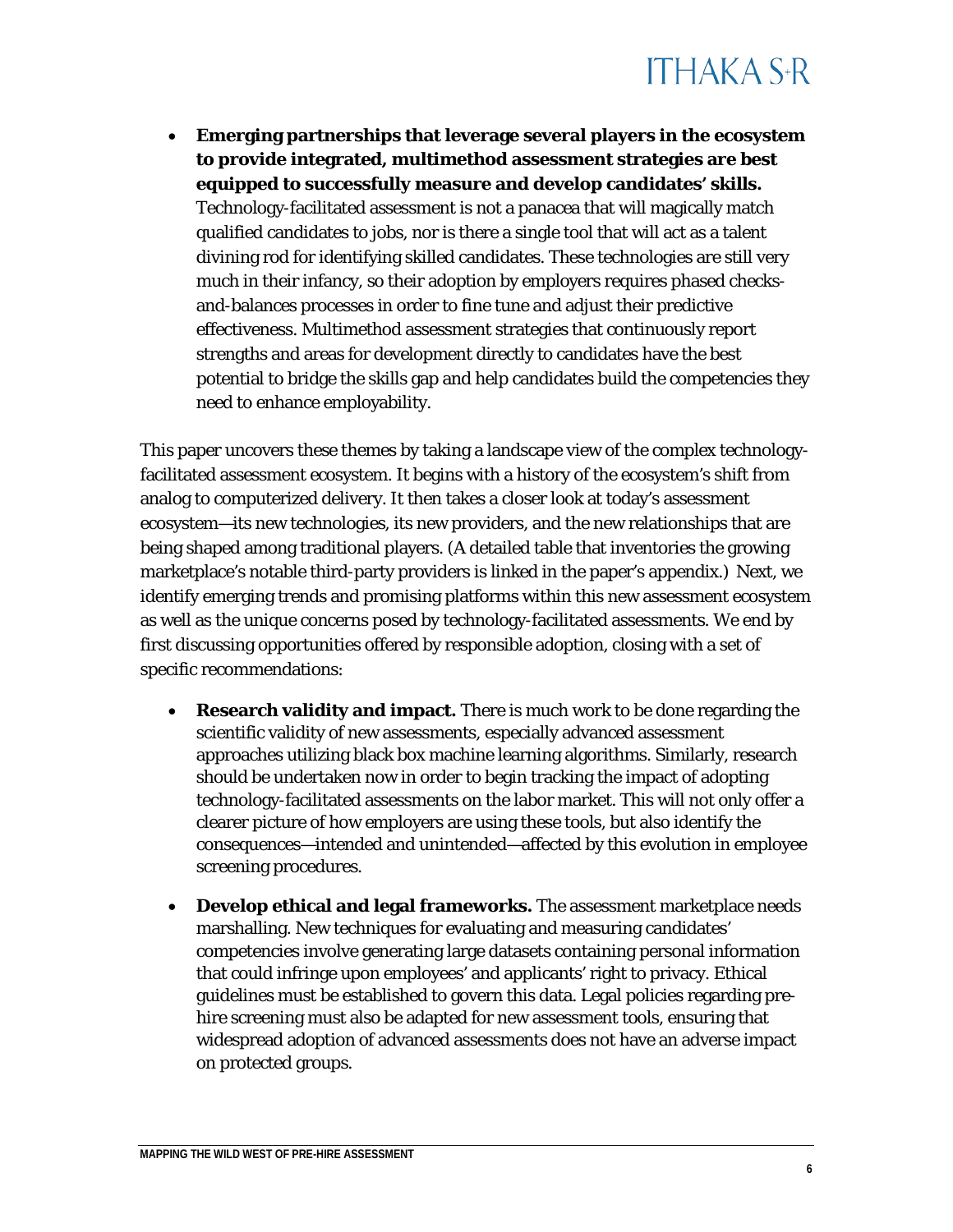

• **Pilot multiplayer programs with third-party auditors.** To open the pathways for successful collaboration between employers, candidates, and traditional intermediaries in the new assessment ecosystem, pilot programs should be designed that implement skills assessments throughout candidates' career and learning pathways. Instead of assessing students after graduation, the assessment process should begin while learners are still training for careers, a practice that could have enormous potential to help close the skills gap. By providing transparent feedback on assessment performance to both individual learners and higher education institutions, candidates can better use their education to ramp up the skills needed to land their first job—and educators can better tailor their curriculum to impart the competencies for which employers are hiring.

### <span id="page-7-0"></span>**The Assessment Ecosystem's Technology-Facilitated Shift**

This section provides a background of the traditional assessment ecosystem, including how employers historically screened candidates for job opportunities and how credential-issuing intermediaries aided candidates in the signaling of their competencies to employers. It then details the ways in which first computerized and then internetbased assessment technologies complemented and changed analog assessment approaches.

#### <span id="page-7-1"></span>*Traditional Approaches to Employment Assessment*

This section discusses the history of both the "pull" and "push" modes of candidate assessment. It begins with a historical perspective of how employers have assessed candidates' skills through a pull model of direct screening. It then discusses the simultaneous methods by which candidates pushed their applicable competencies to employers by signaling skills through a set of credentialing intermediaries.

#### History of Employers' Pre-Hire Screening

While pre-employment tests have recently re-entered the national conversation, it is worth noting that these tools are in fact a century old. The U.S. military pioneered the field during World War I when the millions of drafted American soldiers necessitated an efficient and effective way to sort and place personnel. The success of these early assessments, paired with the growth of applied psychology and its sub-field industrial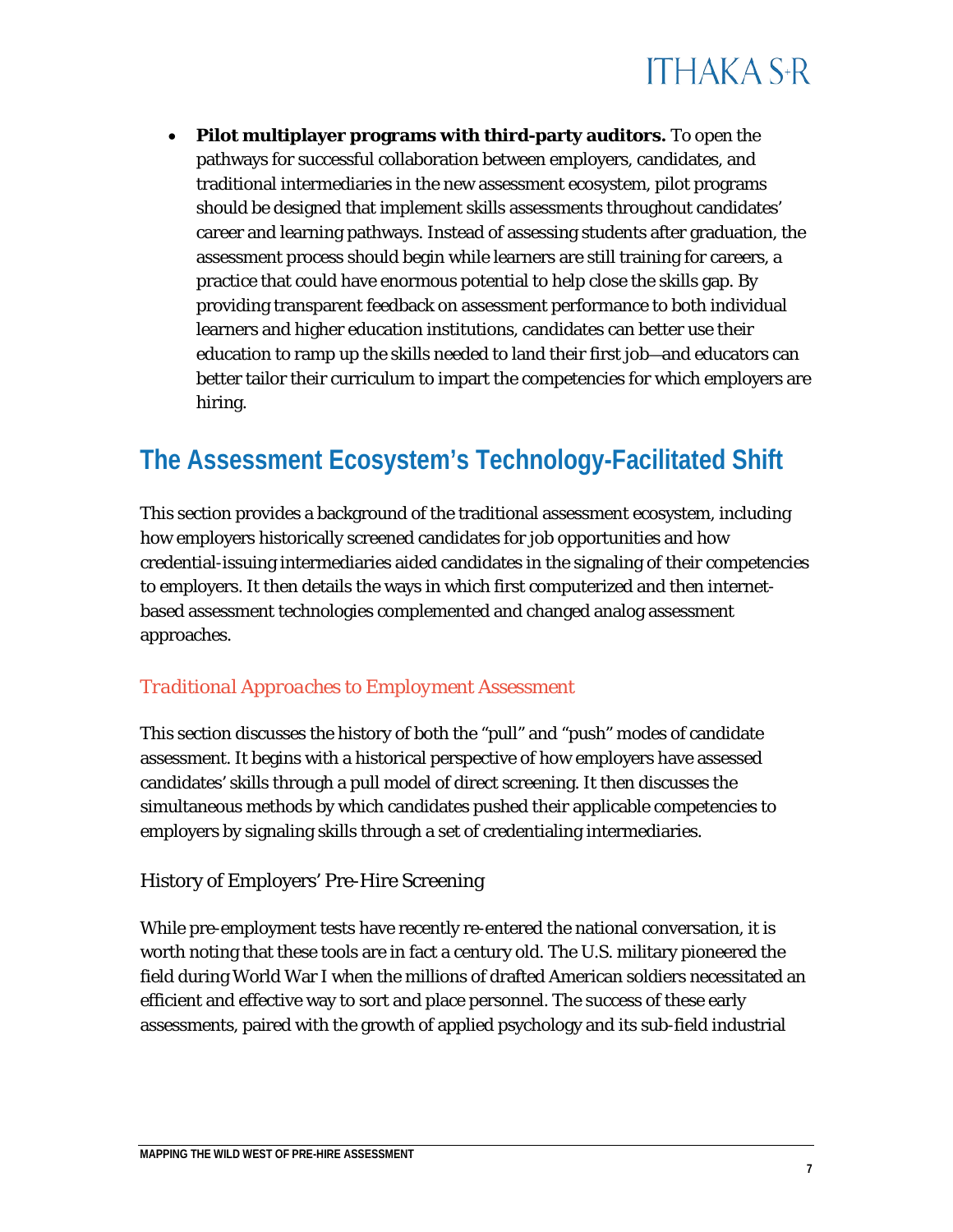

and organizational (I-O) psychology in the 1920s, spurred the rapid adoption of civilian workplace assessment.<sup>[5](#page-8-0)</sup>

By the mid-twentieth century, the use of paper-and-pencil psychometric assessment testing was a popular tool for employee screening across many industries, from entrylevel jobs to managerial positions. The majority of these analog personnel selection tests measured cognitive skills through standardized general aptitude tests developed by industrial psychologists[.6](#page-8-1) During this national rise in testing, it was not uncommon for large U.S. organizations to employ I-O psychologists to develop proprietary assessments,[7](#page-8-2) or for enterprises to outsource candidate testing to consulting firms in order to predict candidates' fit. For example, the Wonderlic Personnel Test was designed in 1936 to measure general intelligence and is still administered through Wonderlic Inc., having assessed more than 200 million individuals' cognitive ability as a measure for job performance.[8](#page-8-3) Psychometric personnel assessments such as Wonderlic were used not only for hiring new candidates, but also for identifying the potential of current employees for upskilling.

Candidates' competencies were first screened directly by employers through written and oral examination and evaluated based on standardized test scoring methods. In the 1950s, employers began looking for more effective ways to measure candidates by incorporating behavioral observation and developing assessment centers.[9](#page-8-4) Assessment centers include a mix of individual and group exercises that simulate the work conditions of the position for which the candidate is being tested. Applicants' behaviors are observed and rated by trained assessors, typically subject area experts for that role, as they demonstrate their effectiveness in completing the tasks presented by the simulation exercises.[10](#page-8-5) These assessment centers foreground standalone candidate simulations,

<span id="page-8-4"></span><sup>9</sup> Andrew J. Vinchur and Laura L. Koppes Bryan, "A History of Personnel Selection and Assessment," in *The Oxford Handbook of Personnel Assessment and Selection*, ed. Neal Schmitt (New York: Oxford University Press, 2012), 9-30.

<span id="page-8-0"></span><sup>&</sup>lt;sup>5</sup> For a detailed history of pre-employment testing, see Andrew J. Vinchur, "A History of Psychology Applied to Employee Selection," in *Historical Perspectives in Industrial and Organizational Psychology*, ed. Laura L. Koppes (New York: Psychology Press, 2007), 193-218.

<span id="page-8-1"></span><sup>6</sup> Frank L. Schmidt and John E. Hunter, "Employment Testing: Old Theories and New Research Findings," *American Psychologist* 36, no.10 (1981): 1128-1137.

<span id="page-8-2"></span><sup>7</sup> Laura Koppes Bryan, "History of Industrial and Organizational Psychology in North America," in *The SAGE Encyclopedia of Industrial and Organizational Psychology*, ed. Steven G. Rogelberg (Thousand Oaks: SAGE Publications, 2016), 637-642.

<span id="page-8-3"></span><sup>8</sup> "History of Wonderlic," Wonderlic*,* 2018[, https://www.wonderlic.com/about-wonderlic/history/](https://www.wonderlic.com/about-wonderlic/history/) and "Frequently Asked Questions," *Wonderlic,* 2018[, https://www.wonderlic.com/faq/.](https://www.wonderlic.com/faq/) 

<span id="page-8-5"></span><sup>10</sup> Dennis Joiner, "Assessment Centers in the Public Sector," *Public Personnel Management* 13, no.4 (1984): 435-450.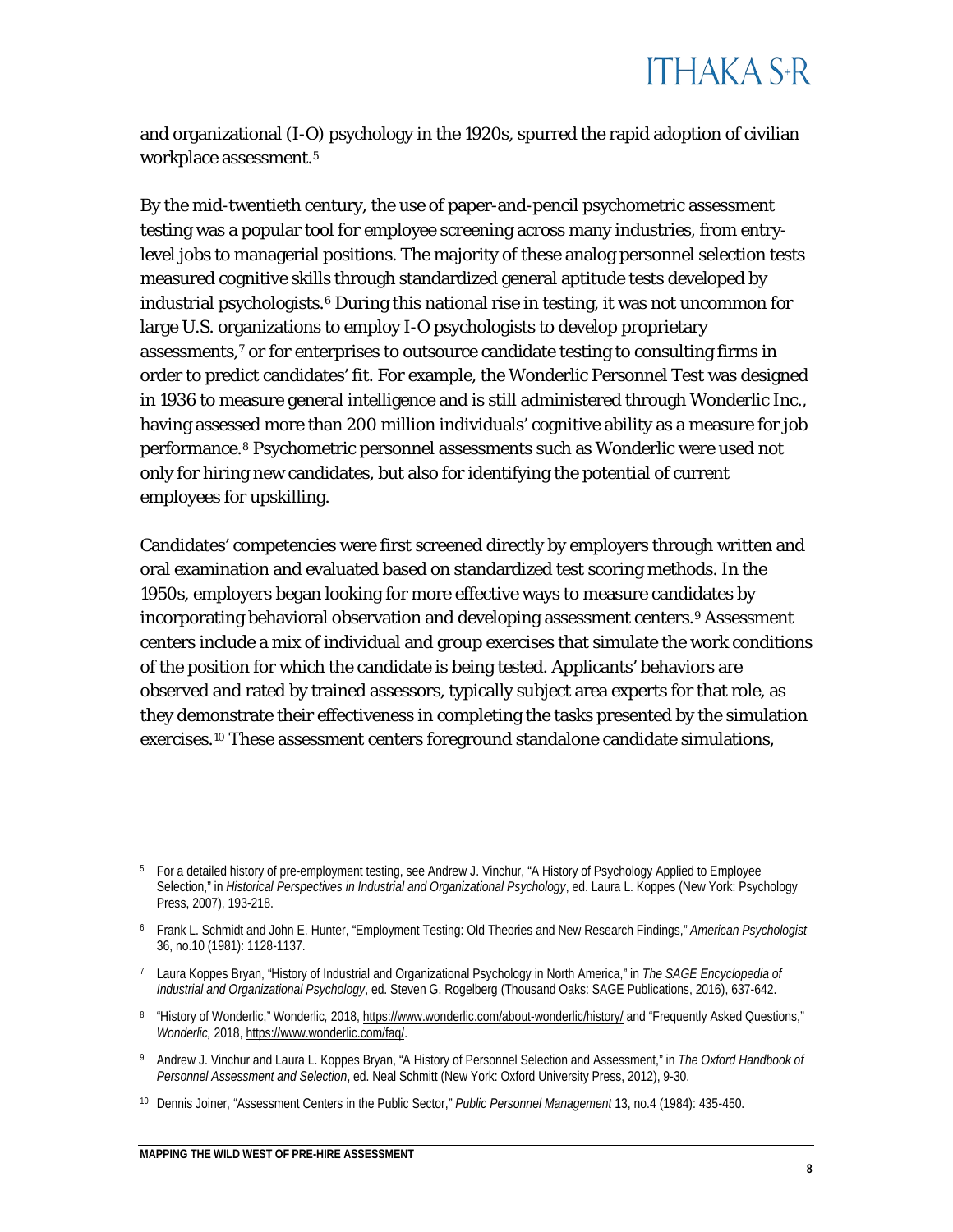which became an important tool within the analog assessment ecosystem by the 1970s.<sup>[11](#page-9-0)</sup> Simulation tests typically measure specific job-related skills and require the successful demonstration of a given task, for example drafting a press release, installing a telephone line, or welding a pipe.[12](#page-9-1) In the healthcare industry, in-person simulations have long been used to assess technical skills, such as in the United States Medical Licensing Exam.[13](#page-9-2)

#### History of Skills Signaling to Employers through Intermediary Credentialers

Simultaneous to the development of pre-hire assessments, employers began to rely on the credentials offered by a set of intermediaries to assess candidates' skills: higher education, industry associations, and government agencies. The value of these credentials as screening tools weighed heavily upon the reputation of the credentialing intermediary in the field. In theory, employers could trust that candidates' competencies were thoroughly vetted by the credentialing organization through the process of earning the credential.

The twentieth-century's education revolution caused the academic credential—from the high school diploma to advanced graduate degrees—to signify occupational prestige.<sup>[14](#page-9-3)</sup> By the 1970s, economic theorists saw the degree as a key employment-filtering device.[15](#page-9-4) For certain fields, industry associations and government agencies began to standardize workers' required skills and administrate exams that verified individuals' mastery of a skillset. These intermediaries continue to regulate the field in order to provide the public with dependable mechanisms for identifying qualified practitioners.<sup>[16](#page-9-5)</sup> For example, trade associations such as the National Association of Manufacturers, the American Welding Society, and the National Institute of Metalworking Skills each award certification for

- <span id="page-9-3"></span><sup>14</sup> David P. Baker, "Credentialing in the Schooled Society," in *The Schooled Society: The Educational Transformation of Global Culture* (Stanford: Stanford University Press, 2014), 156-183.
- <span id="page-9-4"></span><sup>15</sup> Kenneth J. Arrow, "Higher Education as a Filter Device," *Journal of Public Economics* 2, no.3 (1973): 193-216.

<span id="page-9-0"></span><sup>&</sup>lt;sup>11</sup> This became especially true after the 1964 Civil Rights Act established the Equal Employment Opportunity Commission, which began regulating job selection procedures. See Lawrence O'Leary, "Fair Employment, Sound Psychometric Practice, and Reality: A Dilemma and a Partial Solution," *American Psychologist* 28, no. 2 (1973): 147-150.

<span id="page-9-1"></span><sup>12</sup> "Types of Employment Tests," *SIOP*, 2018[, http://www.siop.org/workplace/employment%20testing/testtypes.aspx.](http://www.siop.org/workplace/employment%20testing/testtypes.aspx) 

<span id="page-9-2"></span><sup>13</sup> Fadi Munshi Hani Lababidi Sawsan Alyousef, "Low- Versus High-Fidelity Simulations in Teaching and Assessing Clinical Skills," *Journal of Taibah University Medical Sciences* 10, no.1 (2015): 12-15.

<span id="page-9-5"></span><sup>16</sup> John A Weiner and David Foster, "Licensing and Certification," in *Next Generation Technology-Enhanced Assessment: Global Perspectives on Occupational and Workplace Testing*, ed. John C. Scott, Dave Bartram, and Douglas H. Reynolds (New York: Oxford University Press, 2018), 36-70.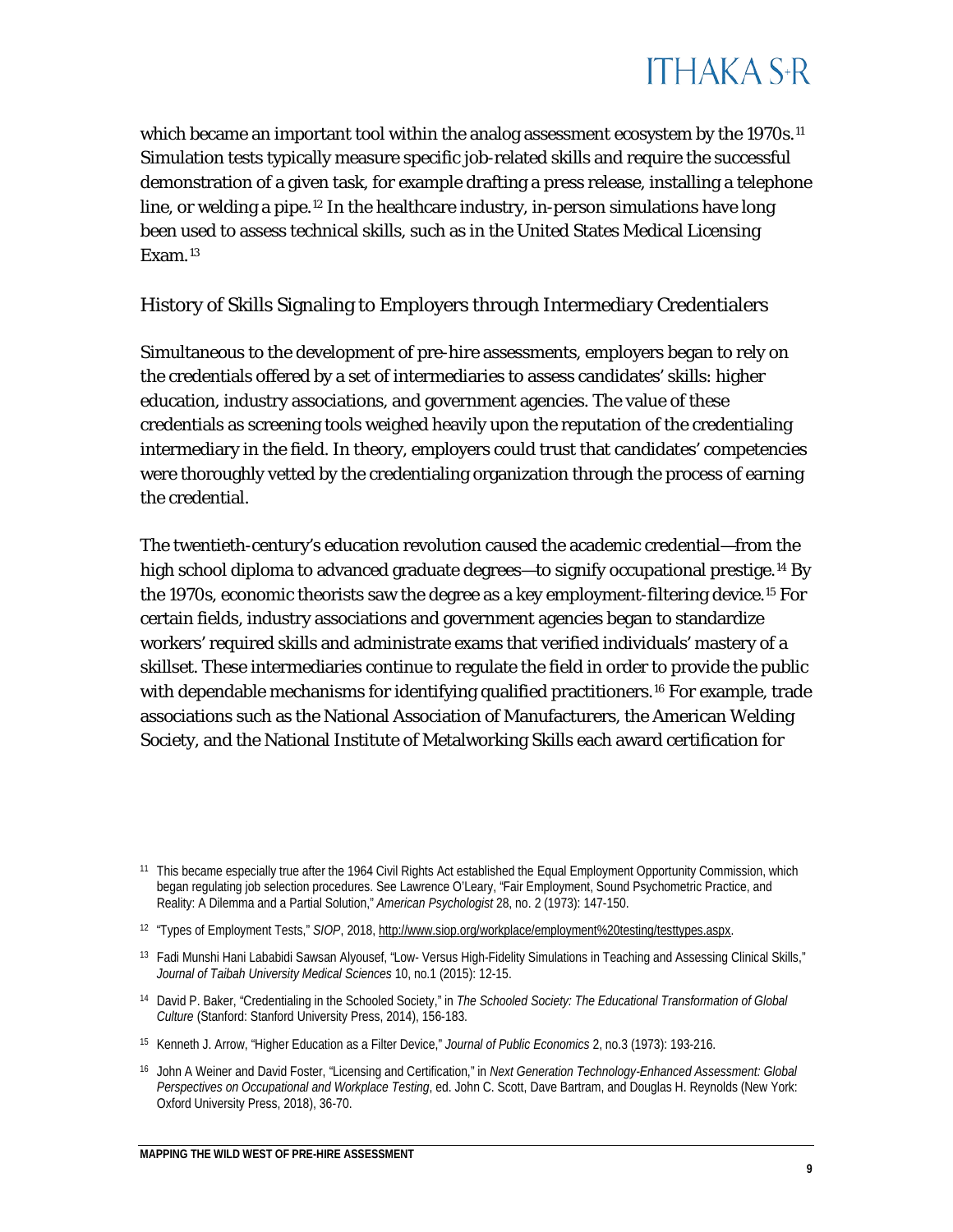

workers in these representative fields through assessment.<sup>[17](#page-10-1)</sup> Similarly, state licensure is granted to candidates for positions that are regulated by specific governing boards or agencies. This includes the licensing of nurses, teachers, social service workers, nutritionists, real estate brokers, and cosmetologists among other professions. Criteria for licensure are dependent upon individual state regulation and vary by profession, but most licensing boards require direct competency assessment through qualifying exams. In many cases, higher education institutions partner with industrial organizations and governmental boards to ensure that learning outcomes are aligned to industry certification and state licensure; in fact, many vocational programs build this into the curriculum[.18](#page-10-2)

#### <span id="page-10-0"></span>*Computerized and Internet-Based Testing*

This section discusses the move from paper-based assessments to first computer- and then internet-based pre-hire testing and skills credentialing. It argues that while computerized assessments certainly changed the ease and accuracy of exam delivery and scoring, many analog typologies (e.g. assessment structure or types of skills measured) remain the same despite having moved online. However, technological advances in collecting, storing, and analyzing assessment data have revolutionized employers' ability to leverage assessments with a much greater magnitude than that of analog methods, building a new technology-facilitated ecosystem in which employers develop and deploy cutting-edge pre-hire assessments.

#### Computerized Assessments Increase Efficacy of Analog Approaches

Beginning in the 1960s, assessment testing moved to computerized delivery. This shift allowed for cost-effective assessments through the automated scoring of tests, accelerating turnaround from 14 days to 30 minutes or less.[19](#page-10-3) Another key technological advantage in moving to machine-delivered assessments is computer adapted testing (CAT). CAT assessments draw on large electronic question banks for a given test to tailor forced-choice exams in two ways: first, by algorithmically adapting question order and

<span id="page-10-1"></span><sup>17</sup> "MSSC Board-Suggested Quality Assurance Guidelines and Rating System for Industry-Recognized Credentials," *MSSC*, 2017, [http://files.constantcontact.com/7b7d1c26101/d754737c-207d-41f1-ab55-cf8f1df29fdf.pdf.](http://files.constantcontact.com/7b7d1c26101/d754737c-207d-41f1-ab55-cf8f1df29fdf.pdf)

<span id="page-10-2"></span><sup>18</sup> Gordon Stanley, "Accreditation and Assessment in Vocational Education and Training," in *The Oxford Handbook of Skills and Training,* ed. Chris Warhurst, Ken Mayhew, David Finegold, and John Buchanan (New York: Oxford University Press, 2017), 124-142. See for example NewSchool of Architecture and Design's Integrated Path to Architectural Licensure, "Integrated Path to Architectural Licensure (IPAL)," *NewSchool of Architecture and Design*, 2018[, https://newschoolarch.edu/academics/school](https://newschoolarch.edu/academics/school-of-architecture/graduate-architecture-programs/integrated-path-to-architectural-licensure/)[of-architecture/graduate-architecture-programs/integrated-path-to-architectural-licensure/.](https://newschoolarch.edu/academics/school-of-architecture/graduate-architecture-programs/integrated-path-to-architectural-licensure/)

<span id="page-10-3"></span><sup>19</sup> Michael J. Burke and Jacques Normand, "Computerized Psychological Testing: Overview and Critique," *Professional Psychology Research and Practice* 18, no.1 (1987): 42-51.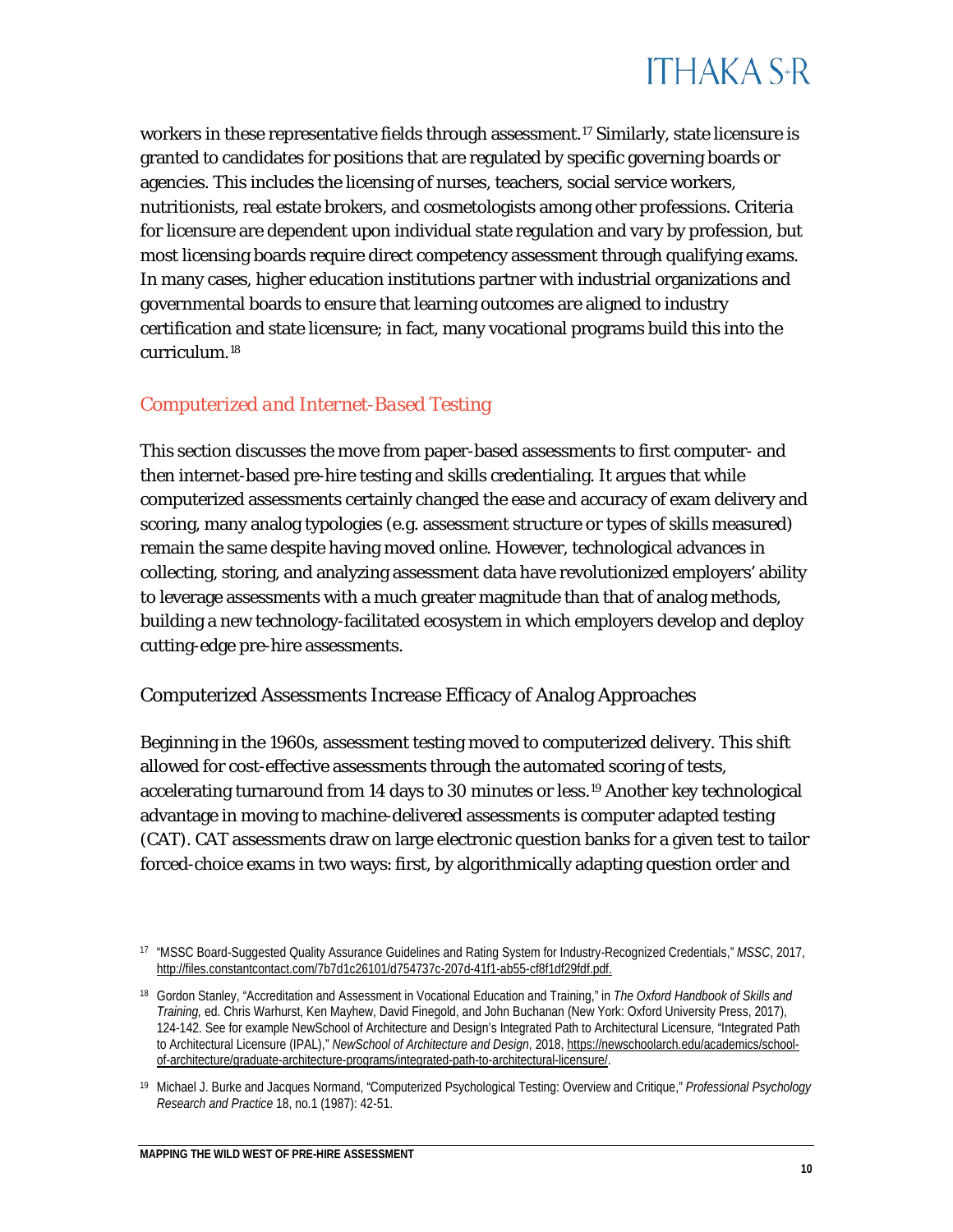difficultly by using the accuracy of previous answers given by an individual tester; and second, by auto-generating forced-choice answers from a set of pre-made selection options. CAT provides shorter and more accurate assessments that better engage candidates and curbs test fraud by providing each user with a unique set of test questions and response choices.

Many of today's computerized assessments still present more or less traditional testing items on a computer screen.<sup>[20](#page-11-0)</sup> In fact, computerized pre-hire assessments use the same typologies of assessment as their analog predecessors. In terms of assessment content (the "what" of assessment tests), candidates' hard skills are still typically tested by either general mental ability assessments or specialized skills assessments. General mental ability assessments test cognitive skills such as verbal fluency, verbal comprehension, quantitative reasoning, and logical reasoning, whereas specialized skills assessments examine specific job knowledge.<sup>[21](#page-11-1)</sup> Soft skills assessments on the other hand evaluate candidates' strengths and weaknesses regarding communication, teamwork, leadership, flexibility, adaptability, problem solving, creativity, persuasiveness, interpersonal skills, time management, and work ethic.<sup>[22](#page-11-2)</sup>

In terms of assessment structure (the "how" of assessment tests), candidates' hard and soft skills are assessed through either forced-choice or performance-based tests. In forced-choice assessments—such as those utilized by CAT tests—candidates select from a list of supplied answers, i.e. multiple choice, true or false, and ranking formats. Unlike forced-choice questions, performance-based assessments ask candidates to generate their own responses. These include assessments that evaluate candidates by demonstration, such as essays, short answer, or even the presentation of a skill or job task through onscreen simulation. Often, soft skills are tested using an assessment structure referred to as situational judgment tests (SJT), which measures how applicants would handle typical on-the-job situations.<sup>[23](#page-11-3)</sup> SJT analysis can be administered in either a forced-choice or performance-based structure.

<span id="page-11-0"></span><sup>20</sup> Nancy T. Tippins, "Technology and Assessment in Selection," *The Annual Review of Organizational Psychology and Organizational Behavior* 2: (2015): 551-582.

<span id="page-11-1"></span><sup>21</sup> Seymour Adler, Anthony S. Boyce, and Pat M. Caputo, "Employment Testing," in *Next Generation Technology-Enhanced Assessment: Global Perspectives on Occupational and Workplace Testing*, ed. John C. Scott, Dave Bartram, and Douglas H. Reynolds (New York: Oxford University Press, 2018), 3-35.

<span id="page-11-2"></span><sup>&</sup>lt;sup>22</sup> Gary Buswell, "100 Soft Skills Assessment Questions for Hiring Top Talent," Hundred5, 2017, [https://hundred5.com/blog/100](https://hundred5.com/blog/100-soft-skills-questions-to-help-you-hire-top-talent) [soft-skills-questions-to-help-you-hire-top-talent.](https://hundred5.com/blog/100-soft-skills-questions-to-help-you-hire-top-talent) 

<span id="page-11-3"></span><sup>23</sup> "Situational Judgment Tests," *Wisconsin Personnel Partners*, 2015[, http://wpp.wi.gov/section.asp?linkid=277&locid=16.](http://wpp.wi.gov/section.asp?linkid=277&locid=16)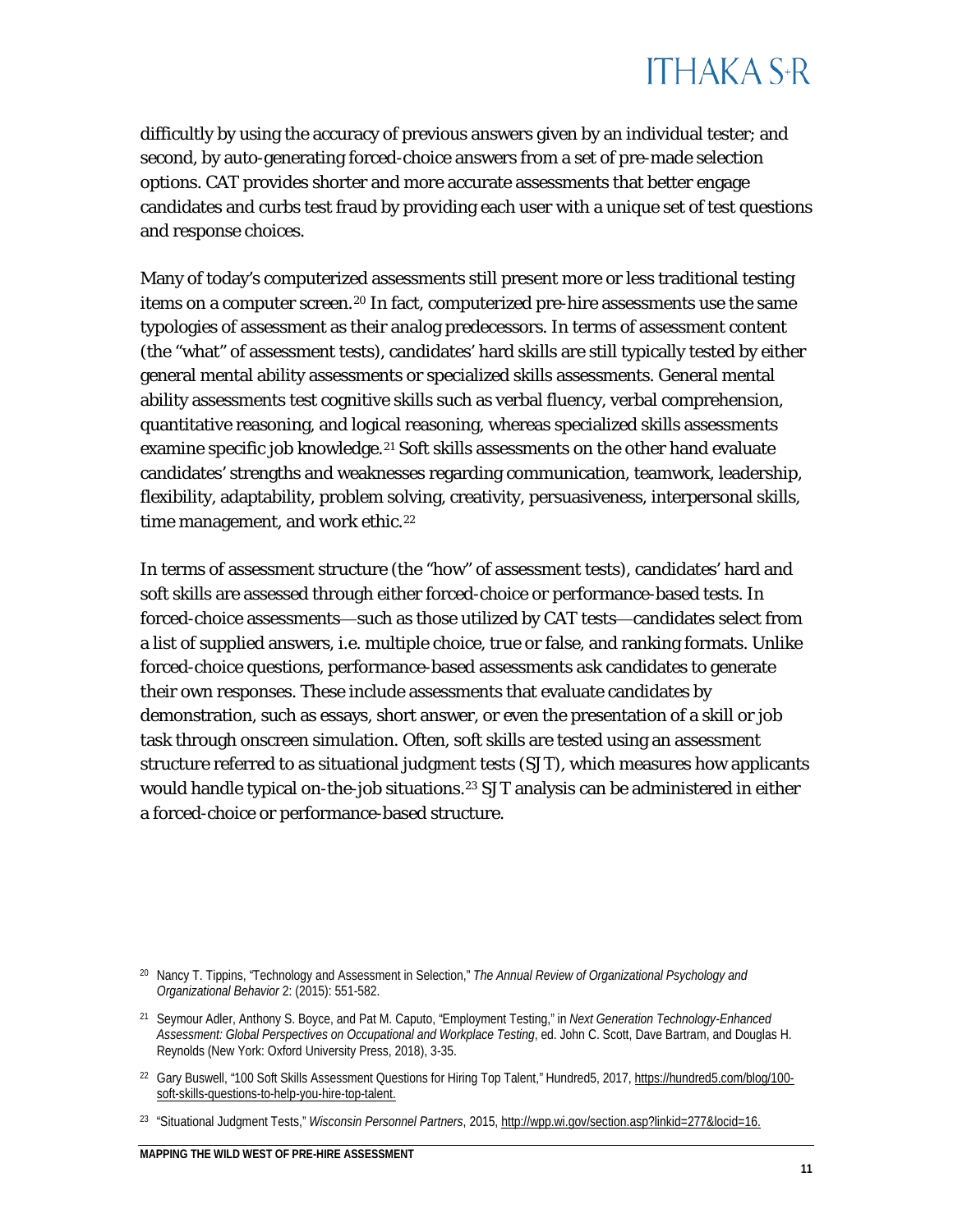

#### Online Assessments Enable Big Data Capture and Widen the Talent Pool

Internet-based assessment has become the primary method of pre-hire testing of hard and soft skills, with thousands of test publishers providing a wide range of online assessments that measure anything from firefighter job knowledge to legal typing speed to communication effectiveness. Whereas offline computerized assessments are held in proctored testing centers, the move to online assessments allows for remote access and scoring. This widens the talent search to a globally diverse applicant pool whose fluency in a skillset can be quickly, easily, and cheaply assessed.

Internet-based approaches are lucrative to employers for several reasons: the assessments themselves are effortlessly delivered through always-on testing portals; the data they generate are seamlessly stored on the cloud; and the results are automatically measured. However, simply hosting an assessment online does not leverage the full potential of today's technology surrounding big data capture. As detailed in the next section, the game-changing innovation in assessment derives from the ability to harness the interconnected data and computing power of internet- and machine-enabled analytics.

### <span id="page-12-0"></span>**The Technology-Facilitated Assessment Ecosystem**

This section focuses on the new technology-facilitated assessment ecosystem by listing the major innovations being adopted by employers. The third-party providers that assist in developing these tools are also introduced as new intermediaries in the ecosystem. It ends with a short evaluation of how traditional players' roles are changing given the new marketplace of assessment technology.

#### <span id="page-12-1"></span>*Assessment Enabling Technologies*

As outlined in the previous section, employers' desire to scientifically evaluate candidates' competencies is not a new phenomenon. What is new, however, is their increasing adoption of technologies that drive better assessment delivery, data capture, storage, and the algorithmic analysis of assessment results. In the technology-facilitated assessment ecosystem, the core technologies that enable this are applicant tracking systems and artificial intelligence.

#### Applicant Tracking Systems

For most large enterprises, the applicant tracking system (ATS) is the principle technology employers use in the screening of candidates. ATS vendors provide software as a service (SaaS) applications, many of which centrally host applicant data on cloud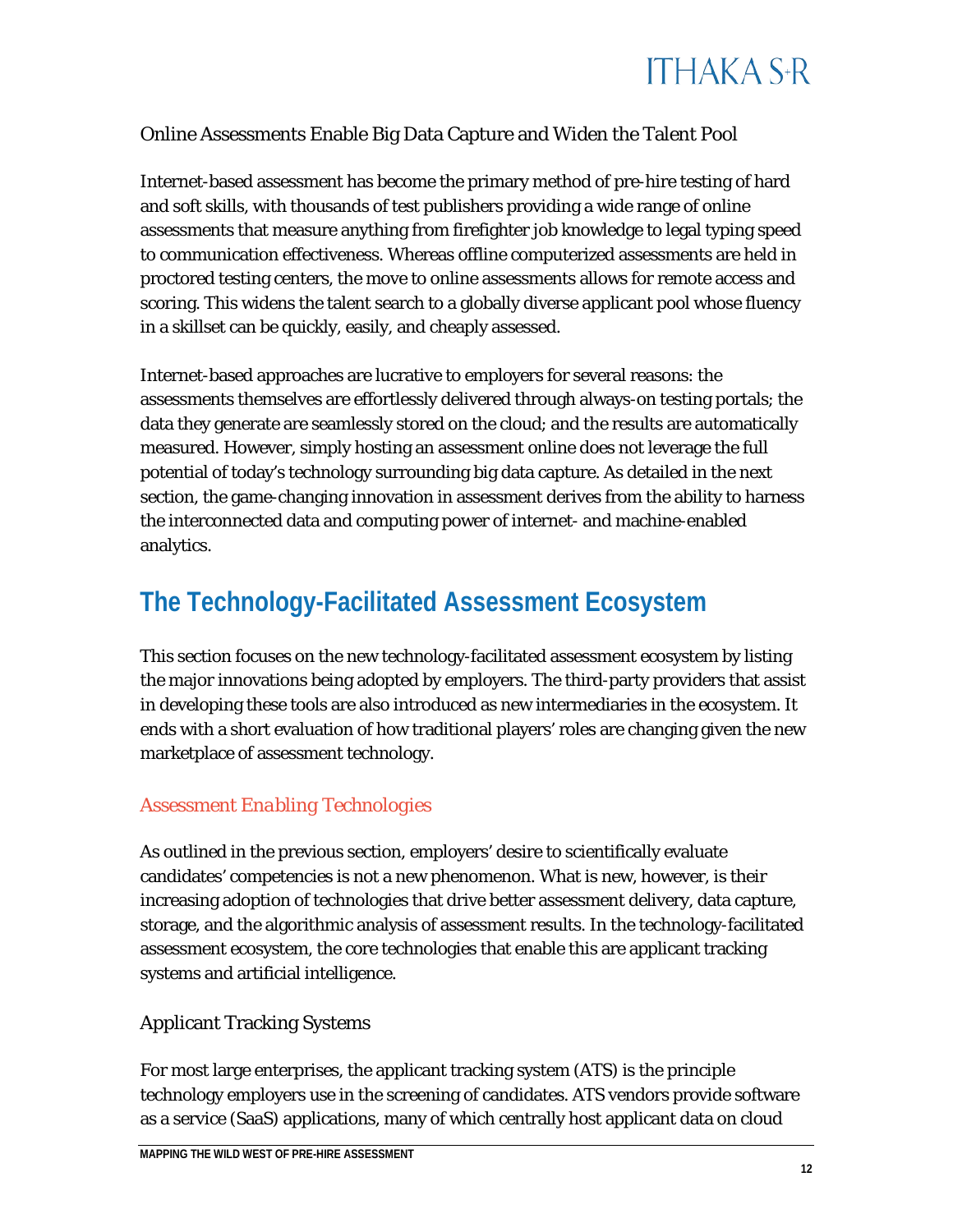servers that is accessible to employers through the internet. While ATS vendors own the application code, employers own the data collected in the system. The ATS centralizes the application process for employers by collecting, sorting, and organizing candidates' application materials. An employers' ATS is so integral to the hiring process that it is often referred to as the core element to the recruiting process, much to the chagrin of HR professionals who voice frustration with their often outdated, inherited legacy systems that have trouble incorporating the software application programming interfaces (APIs) of the new assessment technologies described below.[24](#page-13-0) However, ATS providers enable employers to capture the big data needed for many predictive talent analytics and assessment technologies. The top ATS providers are Taleo, Greenhouse Software, iCims, and Jobvite, and many companies develop their own systems in-house.<sup>[25](#page-13-1)</sup> However, new disrupters are entering the ATS marketplace. In 2017 Google launched its affordable Hire platform that targets small- to medium-sized business, integrates with the Google suite of products using an intuitive and user-friendly interface for ease of scheduling and communication, and incorporates Google's artificial intelligence technology to automate many HR recruiting tasks such as candidate discovery.<sup>[26](#page-13-2)</sup> Such adaptability to integrating third-party APIs with ATS software is integral to the widespread adoption of new assessment technology, as will be discussed later in this paper.

#### Artificial Intelligence and Machine Learning

The proliferation of captured and analyzable personnel data stored within a company's ATS has paved the way for technology-facilitated assessment solutions that leverage artificial intelligence (AI). AI essentially performs predictive analytics in real time using advanced algorithms and large datasets.[27](#page-13-3) AI refers to any device that mimics human cognitive functions, and machine learning is an important function of AI. In the field of talent assessment, machine learning is a process that uses training data inputs to algorithmically "learn" and classify information in order to make decisions based on that process. The goal of these algorithms is automated, predictive decision-making about candidate selection. For example, the provider HiredScore, which advertises itself as "The Recruiter's AI Assistant," uses big data capture and proprietary data analytics to

<span id="page-13-0"></span><sup>24</sup> Dave Zielinski, "Applicant Tracking Systems Evolve," *SHRM,* 2011, [https://www.shrm.org/resourcesandtools/hr](https://www.shrm.org/resourcesandtools/hr-topics/technology/pages/atsevolves.aspx)[topics/technology/pages/atsevolves.aspx.](https://www.shrm.org/resourcesandtools/hr-topics/technology/pages/atsevolves.aspx) 

<span id="page-13-1"></span><sup>25</sup> Rob Kelly, "The Top 100 Applicant Tracking Systems in 2018," *The Magnet,* 2018, [https://blog.ongig.com/recruiting-software/top-](https://blog.ongig.com/recruiting-software/top-100-applicant-tracking-systems-in-2018)[100-applicant-tracking-systems-in-2018;](https://blog.ongig.com/recruiting-software/top-100-applicant-tracking-systems-in-2018) Paige Garner, "The Top 25 Best Applicant Tracking Systems (Updated For 2018)," *Proven*, 2018, [https://blog.proven.com/top-25-best-applicant-tracking-systems.](https://blog.proven.com/top-25-best-applicant-tracking-systems) 

<span id="page-13-2"></span><sup>26</sup> Matt Charney, "Google Moves from Search to Sourcing as Hire by Google Launches Candidate Discovery," *RecruitingDaily,*  2018[, https://recruitingdaily.com/google-moves-search-sourcing-hire-launches-candidate-discovery.](https://recruitingdaily.com/google-moves-search-sourcing-hire-launches-candidate-discovery)

<span id="page-13-3"></span><sup>27</sup> Josh Bersin, "HR Technology Disruptions for 2018," *Deloitte*, 2017, [http://marketing.bersin.com/rs/976-LMP-](http://marketing.bersin.com/rs/976-LMP-699/images/HRTechDisruptions2018-Report-100517.pdf)[699/images/HRTechDisruptions2018-Report-100517.pdf.](http://marketing.bersin.com/rs/976-LMP-699/images/HRTechDisruptions2018-Report-100517.pdf)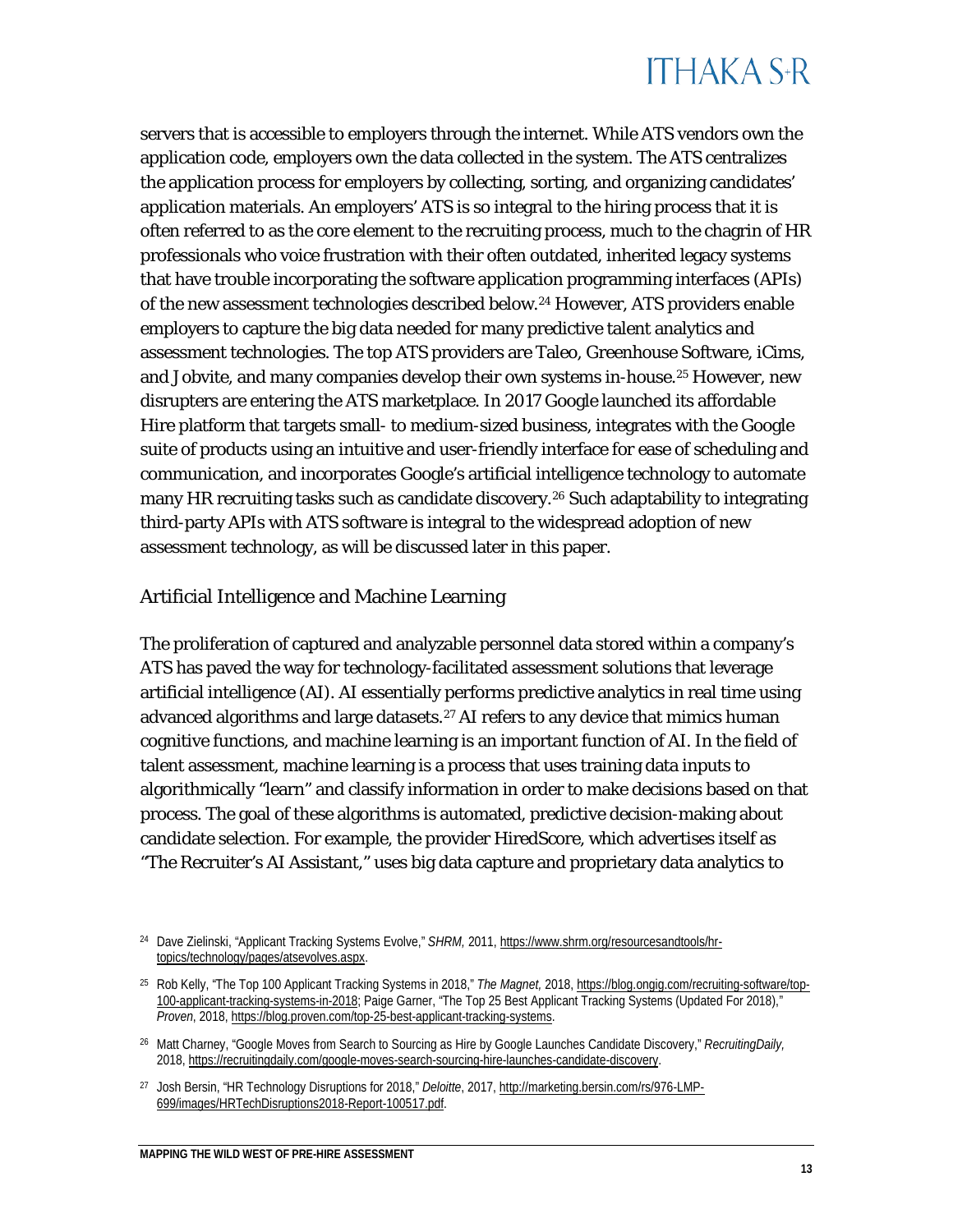

create automated customized algorithms that instantly send high priority candidates to HR professionals by integrating with their ATS. Some examples of AI-enabled tools include natural language processing, sentiment analysis, facial recognition, speech recognition, and web scraping.<sup>[28](#page-14-1)</sup> Many new assessment technology providers in the assessment marketplace use artificial intelligence and machine learning algorithms.

#### <span id="page-14-0"></span>*Innovative Assessment Technologies*

Numerous assessment providers are simply delivering analog assessment tests online without leveraging today's technological innovations in data capture and analysis. This section provides a scan of the cutting-edge developments in pre-hire assessment and skills signaling that have altered the traditional assessment ecosystem, several of which would not be possible without the foundational technologies of ATS software and AIpowered algorithms.

#### Resume Filtering

Software that automatically parses and filters candidates' resumes at the moment of online submission is the most common use of technology by employers in the new assessment ecosystem, especially because it is a function included within ATS software bundles. This "low effort assessment" technique allows for quick, inexpensive candidate screening,<sup>[29](#page-14-2)</sup> but there are major disadvantages to thinning applicants in this manner. Many skilled candidates are instantly eliminated because of diction rather than qualification; in fact, many online career message boards and blog posts help frustrated applicants "game" these resume filters. There are even third-party providers—such as Jobscan, which boasts a client pool of more than half a million job seekers—that help candidates optimize their resume and LinkedIn profiles in order to get past dreaded resume robots.<sup>[30](#page-14-3)</sup> Employers recognize the two major risks of resume filtering unqualified false positives that are advanced simply because of keyword matches and qualified false negatives that are cut because of dictional misalignment—and are interested in moving away from reliance on resume filtering. Yet because of the sheer

<span id="page-14-1"></span><sup>28</sup> Charles Handler, "Are We Ready for Self-Driving Talent Assessments?" *ERE*, 2017[, https://www.ere.net/are-we-ready-for-self](https://www.ere.net/are-we-ready-for-self-driving-talent-assessments/)[driving-talent-assessments/.](https://www.ere.net/are-we-ready-for-self-driving-talent-assessments/) 

<span id="page-14-2"></span><sup>29</sup> Elaine Pulakos and Tracy Kantrowitz, "Choosing Effective Talent Assessments to Strengthen Your Organization," *SHRM*, 2018, [https://www.shrm.org/hr-today/trends-and-forecasting/special-reports-and-expert-views/documents/effective-talent](https://www.shrm.org/hr-today/trends-and-forecasting/special-reports-and-expert-views/documents/effective-talent-assessments.pdf)[assessments.pdf.](https://www.shrm.org/hr-today/trends-and-forecasting/special-reports-and-expert-views/documents/effective-talent-assessments.pdf)

<span id="page-14-3"></span><sup>30</sup> "Boost Your Interview Changes," Jobscan, 2018, [https://www.jobscan.co/.](https://www.jobscan.co/)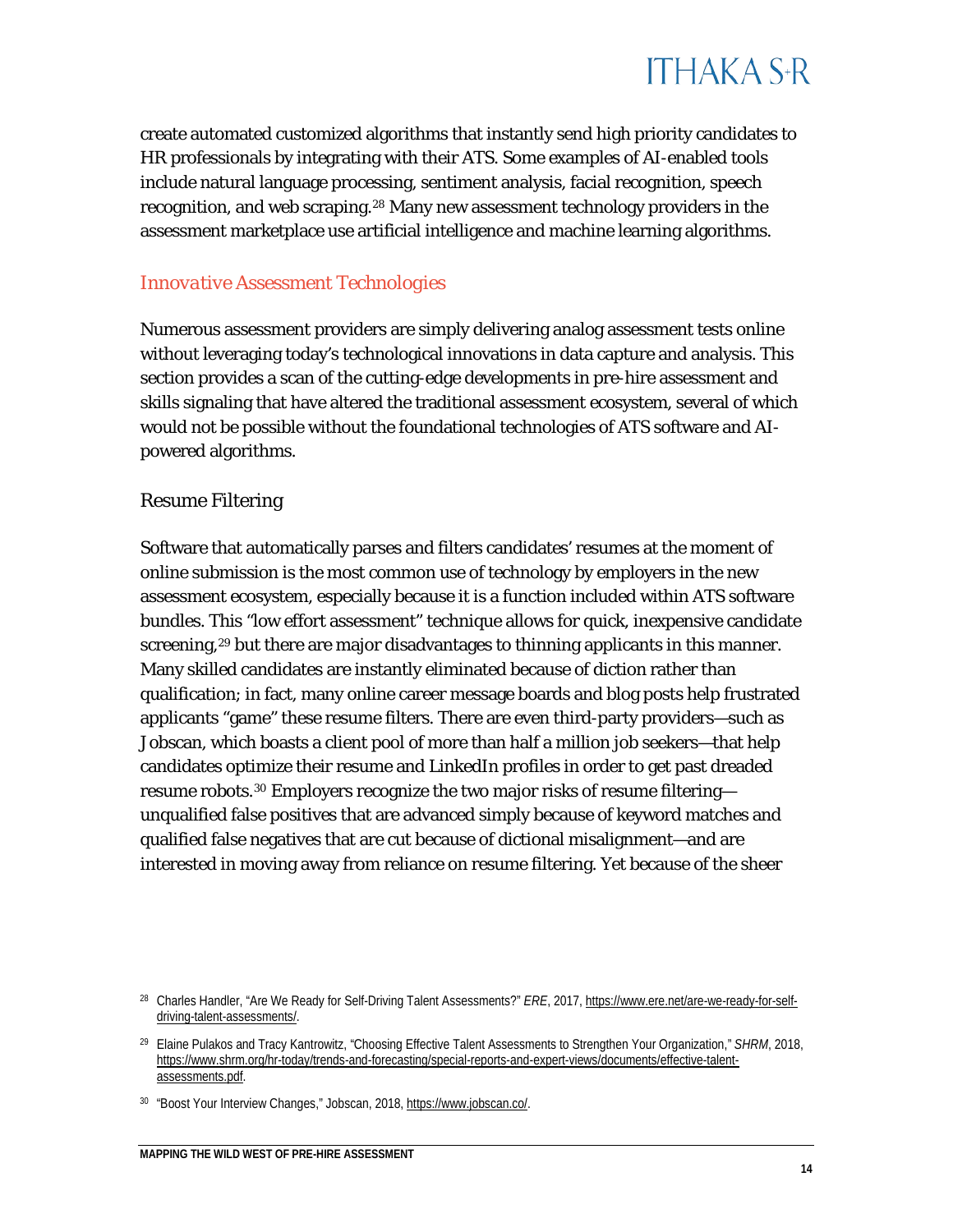

mass of applicants and ease of application, the resume review remains the top assessment tool for all levels of candidates at the top of the hiring funnel.<sup>[31](#page-15-0)</sup>

#### Talent Analytics

Talent analytics, also called people analytics, refers to technology that measures and evaluates a company's vast collection of captured employee data. This big data analysis includes everything from cost-per-hire analyses, turnover reports, and pertinent to the focus of this paper, performance history on pre-hire assessments. The global adoption of talent analytics is in its early phase, but interest is growing; 34 percent of recruiting professionals in the Americas name talent analytics as a top priority in 2018. Currently, an estimated 23 percent of global human resources professionals already use this technology, and an additional 30 percent plan to use talent analytics in the near future.<sup>[32](#page-15-1)</sup>

In terms of recruitment, talent analytics help employers built competency-based success profiles from analyzing current top performing employees' tracked data. This includes job performance reviews, biodata that details individuals' skills and background experience, and, when available, other quantitative metrics such as sales figures. When candidates apply for a position within the organization, their information is assessed against these analytics-generated success profiles,<sup>[33](#page-15-2)</sup> which in turn use machine learning algorithms to fine tune profiles as more hires are made. Patheer, for example, uses talent analytics to build competency models and success profiles for client companies to identify both skills gaps in the organization as well as high potential employees for internal recruiting.<sup>[34](#page-15-3)</sup> Part of Aon's talent analytics approach is to guide clients through meta-analyses of their already captured assessment data, helping them perform more accurate and predictive assessments for talent acquisition.[35](#page-15-4)

#### Online Simulations and Virtual Reality

Simulation-based assessments are increasingly popular among employers as the use of rich multimedia can deliver realistic job previews of on-the-job tasks. These can be classified as low-fidelity and high-fidelity. Online low-fidelity simulations are used to

<span id="page-15-1"></span><sup>32</sup> Ibid.

- <span id="page-15-3"></span><sup>34</sup> "Talent Analytics," *Patheer*, 2017[, https://patheer.com/talentanalytics.html.](https://patheer.com/talentanalytics.html)
- <span id="page-15-4"></span><sup>35</sup> "Predictive Talent Analytics," *Aon,* 2018, [https://assessment.aon.com/consulting/predictive-analytics/.](https://assessment.aon.com/consulting/predictive-analytics/)

<span id="page-15-0"></span><sup>31</sup> Tracy M. Kantrowitz, Kathy A. Tuzinski, and Justin M. Raines, "2018 Global Assessment Trends Report," *SHL*, 2018, [https://www.shl.com/en/assessments/trends/global-assessment-trends-report/.](https://www.shl.com/en/assessments/trends/global-assessment-trends-report/) 

<span id="page-15-2"></span><sup>33</sup> Sean Gallagher, *The Future of University Credentials: New Developments at the Intersection of Higher Education and Hiring* (Cambridge: Harvard Education Press, 2016)*.*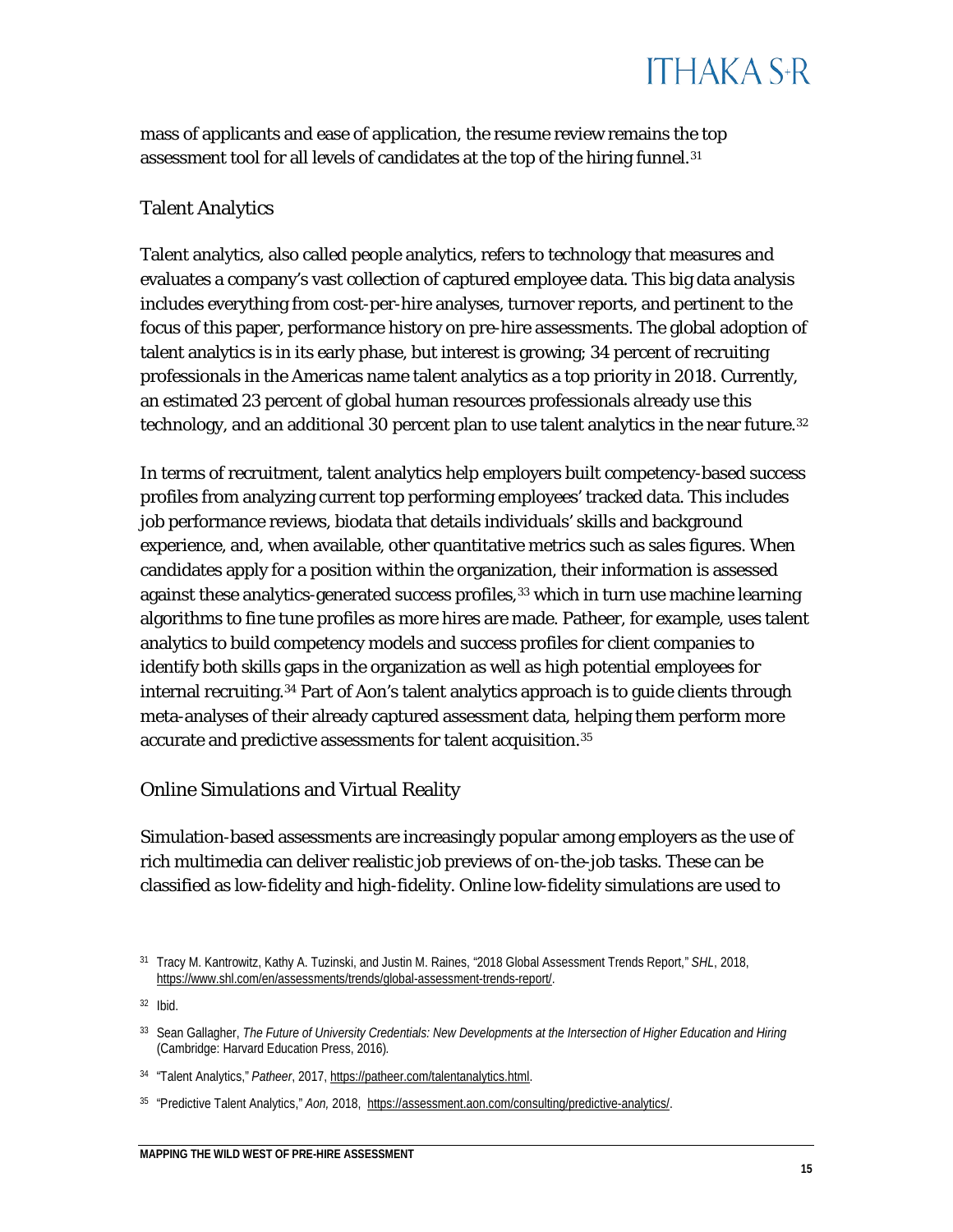assess soft skills by using situational judgment exams; users are asked to select an appropriate response from a set of supplied courses of action that might be taken during various hypothetical business scenarios. Low-fidelity simulations are also commonly used to validate candidates' hard skills, for example online Microsoft Excel simulations, specific coding assignments that candidates perform in a specified programming language, or the use of touchscreen technology to assess users' ability in performing mechanical tasks like changing brake pads.<sup>[36](#page-16-0)</sup> High-fidelity simulations are performancebased assessments that ask candidates to work through a series of complex tasks that demonstrate specific competencies through digitized on-the-job scenarios. An example of such simulation technology would be asking a candidate to prove leadership ability within a simulated organizational unit by responding to a specific challenge given a collection of emails, news updates, and text messages.[37](#page-16-1) Simulations are beneficial to hiring organizations because they are able to observe and assess behaviors directly rather than hearing anecdotal accounts of experience.

The third-party provider Authess delivers high fidelity simulations using AI-powered scenario- and performance-based assessments and learning activities, which are aligned to actual professionals' skills and responsibilities. Complex tasks such as reenacting a bank foreclosure for candidates applying to jobs in the financial services sector are built using professionals' input to create digital case studies and scenarios that mimic the very challenges the candidate would face in the workplace. Authess also offers a novel option called benchmarking, whereby industry professionals take the assessment to create data patterns for how individuals already in the role solve the real-world problems they face in their jobs. These expert benchmarks can be used as a baseline profile for the assessment. During screening, training, and onboarding, both candidates and employees work through the activity, and Authess uses machine learning algorithms to not only compare their behavior to the baseline profiles, but to also aggregate and analyze the various data points—such as process and behavior—that are automatically captured during the assessment in order to present users with customized performance reports.<sup>[38](#page-16-2)</sup>

Virtual reality technology, on the verge of adoption, will allow for an even more immersive simulated assessment delivery. Already firms such as Osso VR are using virtual reality to train surgeons in cutting-edge orthopedic and spine therapies, and

<span id="page-16-0"></span><sup>36</sup> John A. Weiner and David Foster, "Licensing and Certification," in *Next Generation Technology-Enhanced Assessment: Global Perspectives on Occupational and Workplace Testing*, ed. John C. Scott, Dave Bartram, and Douglas H. Reynolds (New York: Oxford University Press, 2018) 36-70*.*

<span id="page-16-1"></span><sup>37</sup> Seymour Adler, Anthony S. Boyce, and Pat M. Caputo, "Employment Testing," in *Next Generation Technology-Enhanced Assessment: Global Perspectives on Occupational and Workplace Testing*, ed. John C. Scott, Dave Bartram, and Douglas H. Reynolds (New York: Oxford University Press, 2018) 3-35*.*

<span id="page-16-2"></span><sup>38</sup> Conversation with Authess Chief Executive Officer and Co-founder Paul Crockett on August 7, 2018.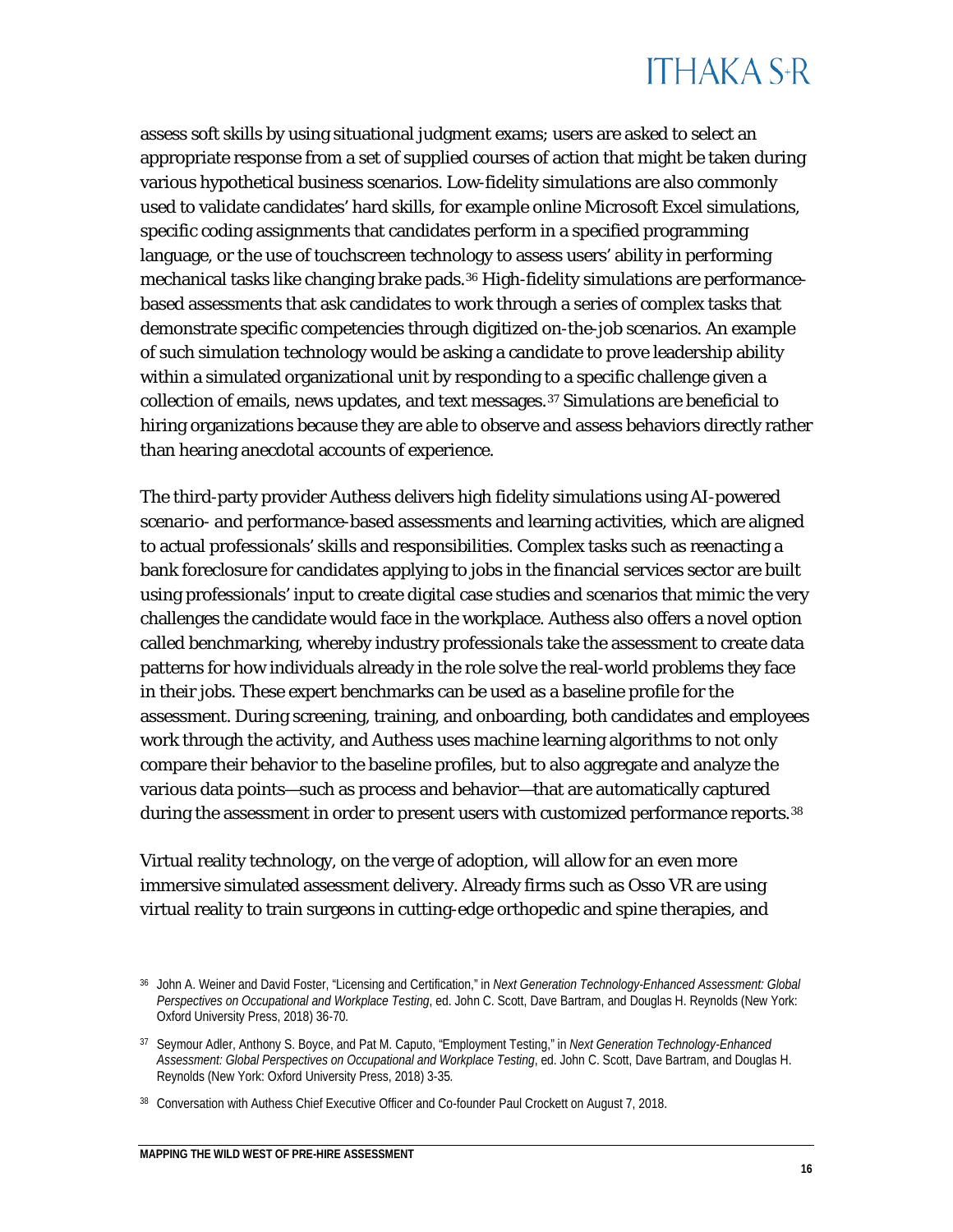

using these simulations to verify skills for surgical job opportunities does not seem terribly far around the corner.<sup>[39](#page-17-0)</sup> Assense, a mixed reality simulation software in development by the startup Actiview, immerses candidates into real-life, on-the-job simulations and uses machine learning to analyze the sensory feedback based on psychometric models customized to employers' specific needs.[40](#page-17-1)

#### Cybervetting and Social Media Scraping

Although many employers use candidates' social media information to assess them during the hiring process—a 2010 survey of 825 recruiters found that 73 percent of them used Facebook in talent searches—one empirical study found that there was no correlation between recruiter ratings of Facebook profiles and job performance.<sup>[41](#page-17-2)</sup> However common cybervetting is as an assessment tool, there are not only privacy concerns but also questions about authenticity. Candidates can easily manicure their public social media profiles, so employers might not get an accurate picture of the candidate but rather a tailored version that they self-present online.<sup>[42](#page-17-3)</sup>

On the other hand, the automated social media scraping of Facebook activity (especially candidates "likes") can accurately predict scores on well-established psychometric tests. This approach predicts job fit by comparing big data trends in intelligence (i.e. those who "like" Mozart are more likely to be highly intelligent). TalentBin and Entelo are companies that use this approach to identify and target the 70 percent of adults who are passive job seekers – not actively on the job market, but open to new employment opportunities. For example, Entelo claims to be able to scrape 200 million candidate profiles from more than 50 online sources to assess talent matches for its clients.<sup>[43](#page-17-4)</sup>

#### Digital interviews

Currently, 65 percent of Fortune 500 companies use live video interviews to screen candidates, with an additional 14 percent planning to adopt this assessment technology in the near future. Asynchronous or pre-recorded digital interviews are also on the rise; 20 percent of Fortune 500 companies use this technology with an additional 17 percent

<span id="page-17-4"></span><sup>43</sup> Ibid.

<span id="page-17-0"></span><sup>39</sup> "Virtual Surgery. Real Results," *Osso VR*, 2018[, http://ossovr.com/.](http://ossovr.com/) 

<span id="page-17-1"></span><sup>40</sup> "Assense: Beyond Assessment," *Actiview* 2018[, https://www.actiview.io/product/.](https://www.actiview.io/product/)

<span id="page-17-2"></span><sup>41</sup> Chad H. Van Iddekinge, Stephen E. Lanivich, Philip L. Roth, and Elliott Junco, "Social Media for Selection? Validity and Adverse Impact Potential of a Facebook-Based Assessment," *Journal of Management* 42, no.7 (2016): 1811-1835.

<span id="page-17-3"></span><sup>42</sup> Tomas Chamorro-Premuzic, Dave Winsborough, Ryne A. Sherman, and Robert Hogan, "New Talent Signals: Shiny New Objects or a Brave New World?" *Industrial and Organizational Psychology* 9, no. 3 (2016): 621–640.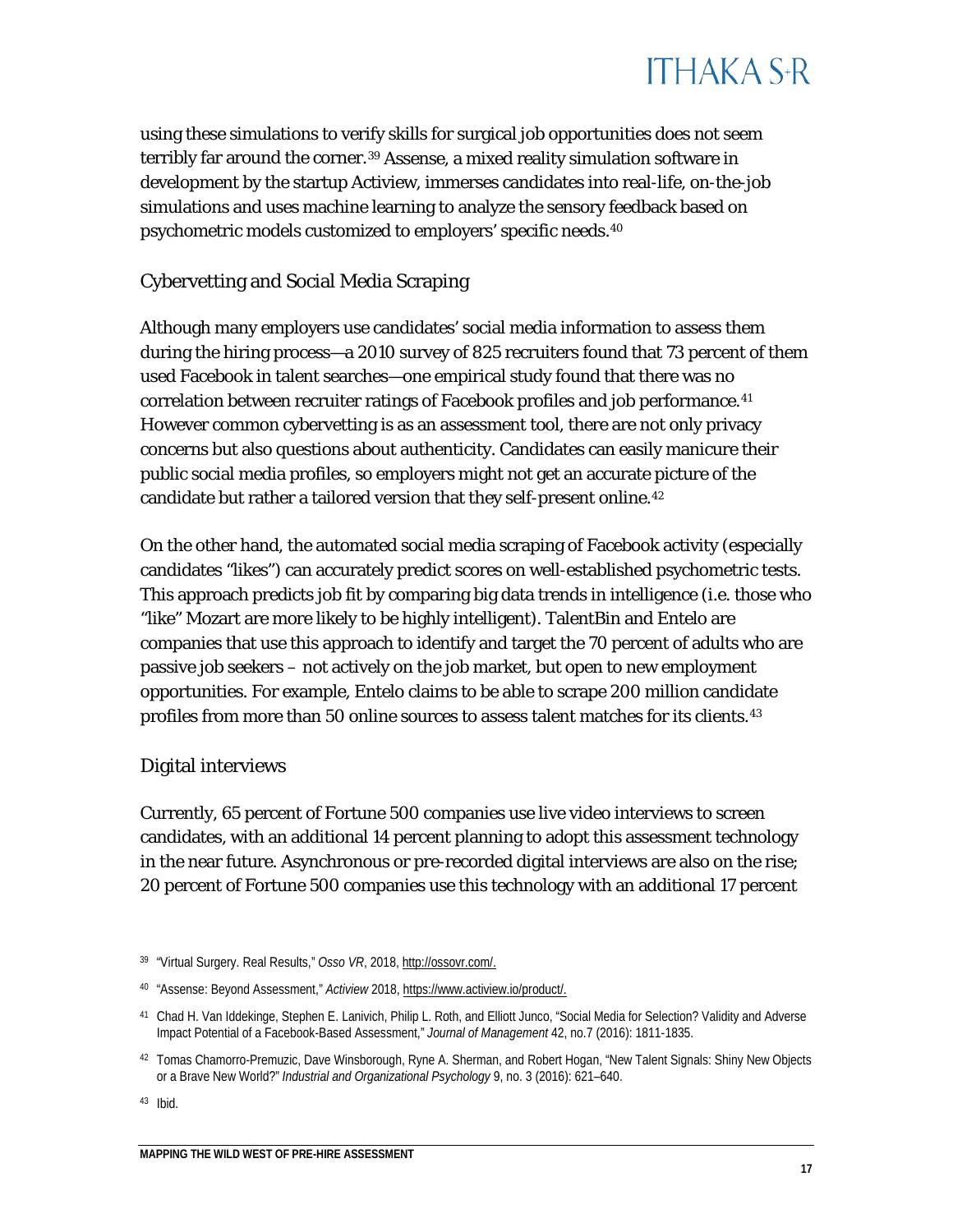planning to add it to their assessment strategy.[44](#page-18-0) Advanced technologies that record digital interviews allow assessors to analyze tone, speech pattern, and facial reactions at the microexpression level. AI-powered tools such as machine learning, sentiment analysis, and speech recognition are then able to examine the thousands of data points automatically generated during a short, recorded interview to assess candidate fit.<sup>[45](#page-18-1)</sup> The biggest player in this space is HireVue, which performs advanced video assessment algorithms for clients that automatically capture and measure more than 20,000 visual and audio data points. This data is compared to that already captured by HireVue during previously recorded video interviews, which the firm has been collecting and analyzing for 13 years. New applicants' performances during their interviews are then algorithmically measured against that of successfully hired candidates in similar roles.<sup>[46](#page-18-2)</sup>

#### Gamified Assessments

Gamified assessments introduce the element of online game playing to skills testing. This can include earning points in a scaffolded learning and assessment environment (such as in the collection of digital badges), participating in interactive videos that deliver simulated job previews through avatars, or by playing online games that assess cognitive and problem solving skills. Some types of gamified assessments are controversial, as many instances of the technology tend to blur fantasy and reality. Many games also necessarily provide users feedback when playing in order to advance through its levels, and the effect of ongoing performance feedback during skills assessment has not yet been studied. There are ethical concerns, too; some providers "disguise" gamified assessments as pure entertainment, posting them on social media platforms and then sending the top-ranking players to hiring agencies without candidates' direct knowledge of being accessed and recruited.[47](#page-18-3)

Gamified assessment provider pymetrics has made significant waves in business journals concerning its approach to gamification. The firm gamifies existing scientifically validated and peer-reviewed psychometric assessments and utilizes them to build

<span id="page-18-0"></span><sup>44</sup> Tracy M. Kantrowitz, Kathy A. Tuzinski, and Justin M. Raines, "2018 Global Assessment Trends Report," *SHL*, 2018, [https://www.shl.com/en/assessments/trends/global-assessment-trends-report/.](https://www.shl.com/en/assessments/trends/global-assessment-trends-report/)

<span id="page-18-1"></span><sup>45</sup> Seymour Adler, Anthony S. Boyce, and Pat M. Caputo, "Employment Testing," in *Next Generation Technology-Enhanced Assessment: Global Perspectives on Occupational and Workplace Testing*, ed. John C. Scott, Dave Bartram, and Douglas H. Reynolds (New York: Oxford University Press, 2018) 3-35*.*

<span id="page-18-2"></span><sup>46</sup> Alexia Elejalde-Ruiz, "The End of the Resume? Hiring Is in the Midst of a Technological Revolution with Algorithms, Chatbots," *Chicago Tribune*, 2018[, http://www.chicagotribune.com/business/ct-biz-artificial-intelligence-hiring-20180719-story.html](http://www.chicagotribune.com/business/ct-biz-artificial-intelligence-hiring-20180719-story.html)*.*

<span id="page-18-3"></span><sup>47</sup> Seymour Adler, Anthony S. Boyce, and Pat M. Caputo, "Employment Testing," in *Next Generation Technology-Enhanced Assessment: Global Perspectives on Occupational and Workplace Testing*, ed. John C. Scott, Dave Bartram, and Douglas H. Reynolds (New York: Oxford University Press, 2018) 3-35.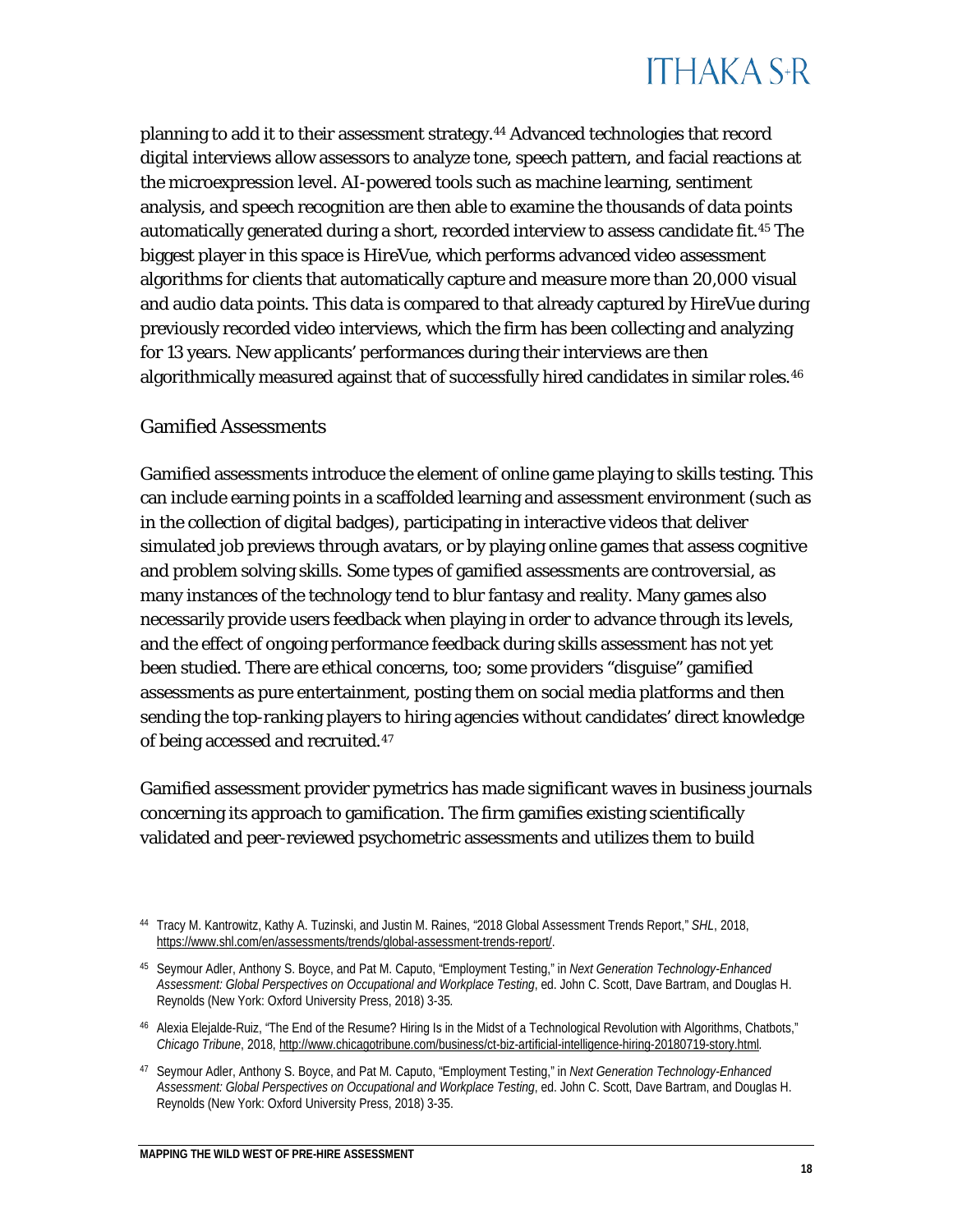

bespoke hiring models for its clients. After candidates complete the series of games, pymetrics uses machine learning algorithms to then score and compare users' game performance to successful employees in the same role for which the candidate is applying, comparing results to customized success profiles. While candidates are scored in terms of their similarity to the success profile for a particular position at a specific company, the feedback each candidate receives after completing the 12 games is specific to their performance on the bi-directional social, emotional, and cognitive traits that pymetrics assesses. When candidates underperform against the success profile of the role for which they are applying—yet match to a success profile generated by another client—pymetrics will suggest that those candidates apply to the better-fitted role for which they have already been assessed.<sup>[48](#page-19-0)</sup>

#### Badging and Digital Credentialing

Digital badges promise the delivery of authenticated skills that curb candidate fraud. They securely and instantly verify a candidate's competencies, which reduces employee turnover and the cost of training an under-skilled hire. They are especially fitting in IT, where technical skills matter the most for hiring fit.<sup>[49](#page-19-1)</sup> Digital badges have potential in the ecosystem because they are portable, verified, easy to share, and provide metadata that tag specific skills assessed by the badge; a digital emblem acts as a symbol or placeholder for the actual achievement assessed and earned.<sup>[50](#page-19-2)</sup> In addition to signaling applicants' competencies, badge-issuing technology vendors are increasingly partnering with employers to develop certificate courses for upskilling their workforces. Coursera, for example, is already working with 18 companies to develop workplace courses that train, assess, and signal employees' competencies. [51](#page-19-3) Similarly, when Udacity designed its Android Developer Nanodegree program, the credentialing vendor spent thousands of hours working with Google to ensure that the curriculum trained and assessed the competencies Google desired for its developers.[52](#page-19-4)

<span id="page-19-0"></span><sup>48</sup> Interview with pymetrics Head of IO Science and Diversity Analytics Kelly Trindel on August 30, 2018.

<span id="page-19-1"></span><sup>49</sup> Brandye Barrington, "Digital Badges Are Now an Essential Tool for Employers and Candidates Alike," *Oracle*, 2017 [https://blogs.oracle.com/certification/digital-badges-are-now-an-essential-tool-for-employers-and-candidates-alike.](https://blogs.oracle.com/certification/digital-badges-are-now-an-essential-tool-for-employers-and-candidates-alike)

<span id="page-19-2"></span><sup>50</sup> David Leaser, "Future Workplace Summit 2018 Keynote," LinkedIn, 2018, [https://www.slideshare.net/DavidLeaser.](https://www.slideshare.net/DavidLeaser) 

<span id="page-19-3"></span><sup>51</sup> Michael Bernick, "Coursera's Bet on the Upskiling of American Workers," *Forbes*, 2018, [https://www.forbes.com/sites/michaelbernick/2018/02/21/courseras-bet-on-the-upskilling-of-american-workers/#3836649b5eb2.](https://www.forbes.com/sites/michaelbernick/2018/02/21/courseras-bet-on-the-upskilling-of-american-workers/#3836649b5eb2) 

<span id="page-19-4"></span><sup>52</sup> John K. Waters, "How Nanodegrees Are Disrupting Higher Education," *Campus Technology*, 2015, [https://campustechnology.com/articles/2015/08/05/how-nanodegrees-are-disrupting-higher-education.aspx.](https://campustechnology.com/articles/2015/08/05/how-nanodegrees-are-disrupting-higher-education.aspx)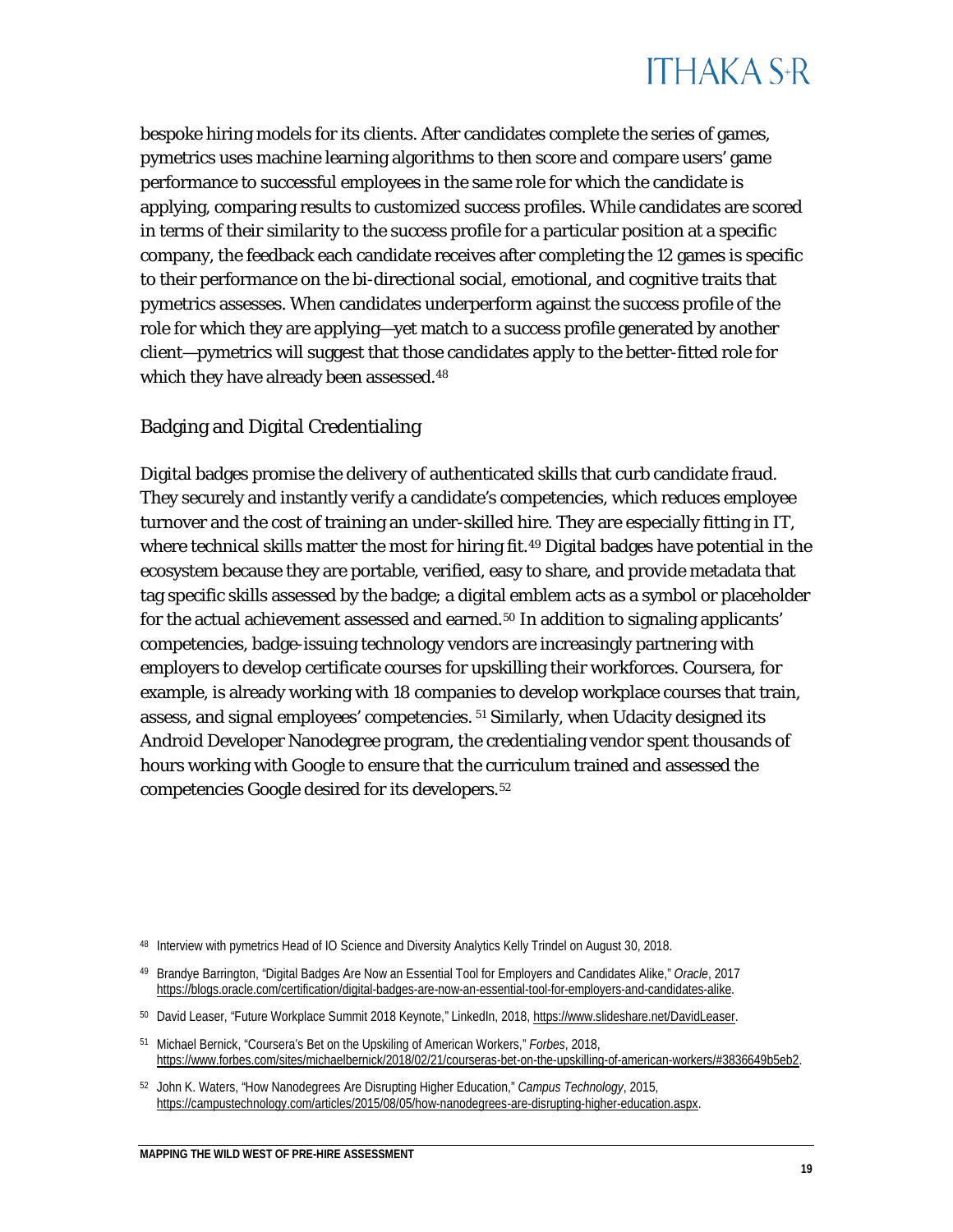## **ITHAKA S-R**

#### ePortfolios

Higher education institutions are increasingly working with technology vendors that host detailed student portfolios online. These platforms highlight actual student work through projects and assignments and integrate with badge providers for the signaling of verified competencies. Although the space is growing fast, these platforms are not yet fully recognized by employers. HR professionals have difficulty understanding what they are looking at when they are sent links to ePortfolios and currently view them as extraneous, especially since they do not integrate into ATS software.<sup>[53](#page-20-1)</sup> However, vendors such as Portfolium are moving fast to bring employers onboard by matching real job descriptions to the verified skills and competencies listed within candidates' ePortfolios.[54](#page-20-2)

#### <span id="page-20-0"></span>*The New Assessment Marketplace*

Technology-facilitated assessment allows employers to measure and verify candidates' skills with more precision and efficiency than ever, and with the new technology and opportunity comes new players.[55](#page-20-3) Joining the ranks of IO psychologists and human resources professionals, user experience designers, data scientists, software engineers, media producers, web developers, and online learning specialists have entered the technology-facilitated assessment ecosystem to deploy innovative, media-rich solutions.

Similarly, the assessment marketplace has grown to introduce a series of new assessment providers. These vendors do not directly hire candidates seeking employment, but rather they develop the new technologies that screen and qualify candidates for employers.<sup>[56](#page-20-4)</sup> We can think of these providers by their intended clients. "Pull" providers offer solutions for companies wishing to assess and hire the best fitting candidates among the talent pool; "push" providers empower candidates to broadcast their competencies to employers. The following is a sample of new technology-facilitated providers, categorized by the type of service they offer. It should be noted, however, that many of these firms provide suites of services and are not necessarily limited to one type of product.

<span id="page-20-1"></span><sup>53</sup> Sean Gallagher, *The Future of University Credentials: New Developments at the Intersection of Higher Education and Hiring* (Cambridge: Harvard Education Press, 2016).

<span id="page-20-2"></span><sup>54</sup> "Connect Your Students Directly with Employers," *Portfolium,* 2018[, https://portfolium.com/solutions/talentmatch.](https://portfolium.com/solutions/talentmatch)

<span id="page-20-3"></span><sup>55</sup> John C. Scott, Dave Bartram, and Douglas H. Reynolds, "Preface," in *Next Generation Technology-Enhanced Assessment: Global Perspectives on Occupational and Workplace Testing*, ed. John C. Scott, Dave Bartram, and Douglas H. Reynolds (New York: Oxford University Press, 2018), *xv-xx.*

<span id="page-20-4"></span><sup>56</sup> Chris Mohr and Ryan Craig, "Who's Playing Matchmaker between Students and Employers?" *EdSurge*, 2016, [https://www.edsurge.com/news/2016-07-29-who-s-playing-matchmaker-between-students-and-employers.](https://www.edsurge.com/news/2016-07-29-who-s-playing-matchmaker-between-students-and-employers)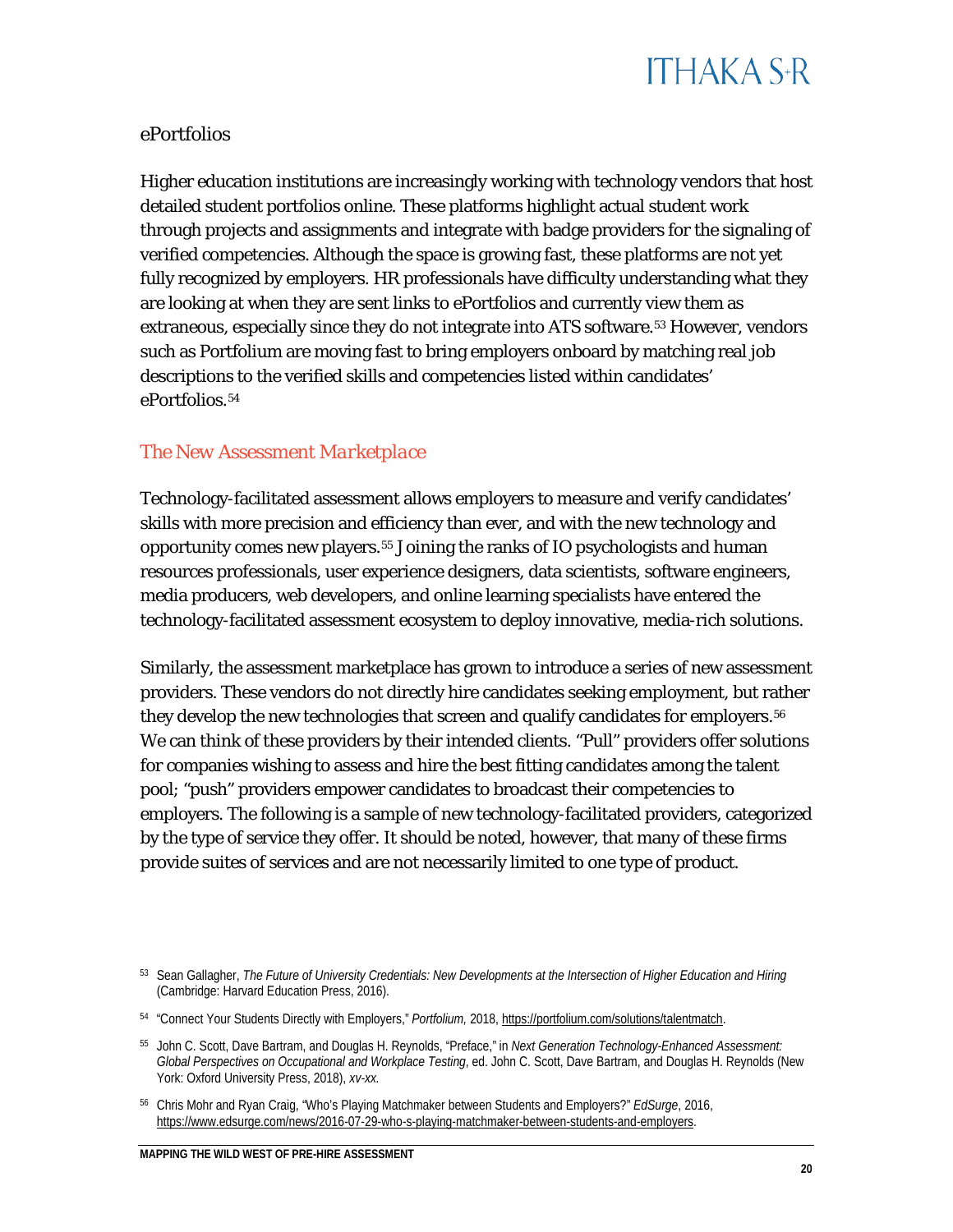

#### Pull Providers

Pull providers allow employers to assess candidates' skills through either off-the-shelf or customized assessment solutions. These vendors typically cater to employers directly for hiring new talent and upskilling their workforce. Pull vendors also target intermediaries such as higher education, industry associations, and government agencies to assist in credentialing and certification assessments. This is especially true of off-the-shelf pull providers.

#### *Off-the-Shelf Assessment Platforms*

Off-the-shelf platforms package assessment solutions that can be adapted to clients' specific needs. These providers sell products that can be tailored, but are not custommade or bespoke approaches. These large-volume providers typically have vast libraries of test batteries to cater to specific employer needs, but the delivery, scoring, and analysis of results follows the same method from client to client.

With their decades of specialization in analog, computerized, and internet-based assessment solutions—both in proctored and unproctored testing environments—PSI, Pearson VUE, and SHL remain the biggest third-party providers in the technologyfacilitated assessment ecosystem.<sup>57</sup> These global businesses specialize in creating off-theshelf assessment delivery platforms that secure exam integrity and ensure validated results, especially for high-stakes testing. While these market leaders' core products are part of the traditional assessment ecosystem, they are adopting new tools to compete in the new technology-facilitated assessment ecosystem. PSI, for example, has developed a soft skills platform for college graduates called "Am I Job Ready," which implements online simulations to train and assess skills such as teamwork, communication, and innovation. When users successfully complete the program, they are awarded PSI's Professional Skills Certificate to signal their strengths to employers.[58](#page-21-1) Similarly, SHL is beginning to apply talent analytics to their assessment scoring, and Pearson VUE has become integral to IBM's Open Badge Program by administering the assessment exam that verifies users' competencies, as discussed later in this paper.

Other off-the-shelf pull providers—such as Mettl, Criteria Corp, Hundred5, and Interview Mocha—specialize less on secure delivery of high-stakes examination and

<span id="page-21-0"></span><sup>57</sup> PSI is privately held. SHL was bought by private equity firm Exponent for \$400 million in March 2018. Pearson VUE is part of the publicly traded British conglomerate Pearson PLC, which reported a \$4.513 billion GBP 2017 revenue. See "SHL," *Exponent*, 2018, <http://www.exponentpe.com/our-portfolio/shl> and "Pearson 2017 Results," *Pearson PLC,* 2018, [https://www.pearson.com/corporate/news/media/news-announcements/2018/02/pearson-2017-results.html.](https://www.pearson.com/corporate/news/media/news-announcements/2018/02/pearson-2017-results.html)

<span id="page-21-1"></span><sup>58</sup> "Am I Job Ready?" *PSI,* 2018, [https://www.amijobready.com/personal.](https://www.amijobready.com/personal)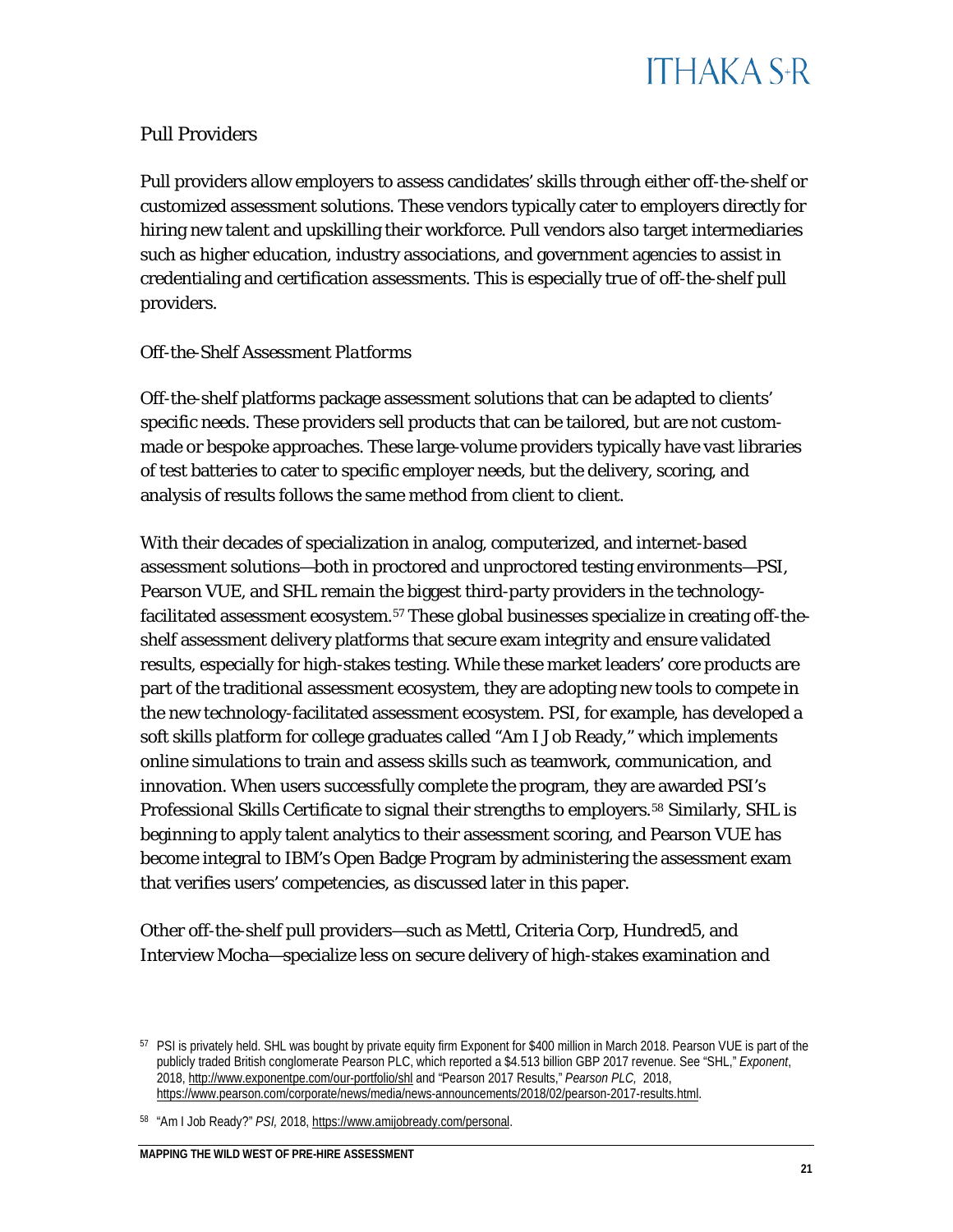

more on publishing and developing extensive libraries of online assessments for employers. Criteria Corp, for example, has a library of more than a thousand assessment tests covering specialized job skills and general cognitive ability, whereas provider Hundred5 sells 10-minute prebuilt short skills challenges to administer at the top of the hiring funnel as an alternative to resume filtering. Many of these assessment developers focus on specific industries; for example, Codility, Devskiller, and Qualified offer coding simulation assessments for technical positions, whereas FurstPerson provides a suite of assessment simulations for different positions within call centers.

#### *Customized Assessment Solutions*

Firms such as WebAssess, Plum, Amberjack, HireVue, and pymetrics offer proprietary psychometric assessments that are delivered online, scored automatically, and analyzed through extensive performance statistics across the candidate pool. What differentiates their approach from off-the-shelf providers is that these vendors engage in heavy consultation with employers to build assessments tailored to the hiring organization. This includes first collecting extensive data on current employees, building success profiles within the organization, and piloting assessment tests on employees. Once the assessments are fine-tuned and tested, these customized solutions are then delivered to applicants within varying stages of the hiring funnel.

#### Push Providers

Push providers allow candidates to signal their skills to employers—either directly or through an intermediary that verifies candidates' competencies. Push providers give candidates more ownership of the assessment process; candidates select the skills to signal and the method for sharing them with employers. This is especially true of providers that give candidates a community-based platform on which to compete and broadcast their competencies.

#### *Training and Digital Credential Platforms*

Providers such as Coursera, Udacity, and edX are essentially training platforms that impart and assess candidates' skills online. Sometimes this is through a partnership with higher education intermediaries. For example, edX partners with universities such as MIT and the University of California, Berkeley to issue their self-branded MicroMasters, which issues digital badges that employers can use to screen for specialized skills. These credentials are signaling devices that supplement—and increasingly circumvent traditional credentials. For example, the Project Management Institute is complementing its industry-recognized Project Management Professional certification by issuing an accompanying digital badge. IBM's New Collar Program is using Coursera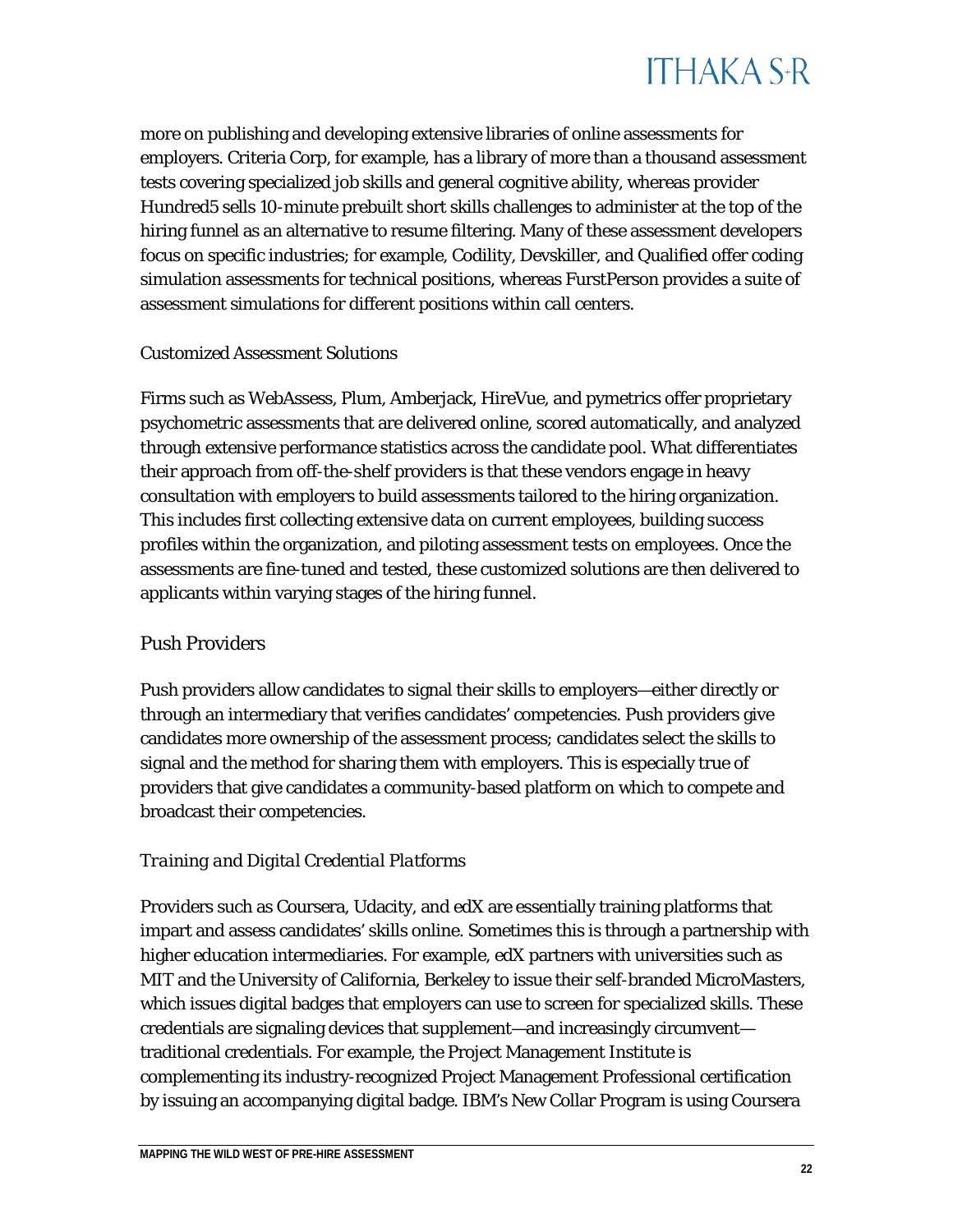to deliver programs which issue an IBM professional certificate in place of the academic degree for hiring skilled workers with verified competencies.

While new providers are issuing credentials, another crop of vendors are supplying the platform on which these credentials are hosted. Credly and Badgr offer solutions for displaying, sharing, and managing credentials earned through online training and assessment. These platforms promise to give transparency to the skills and competencies badges verify–for issuers, earners, and employers searching for talent. For companies wishing to upskill and reskill their workforce through employee training, these platforms also help employers identify verified talent for internal promotions. For example, Badgr is now the native badging solution for Canvas, an enterprise learning management system.[59](#page-23-1)

#### *Candidate User Communities*

The growth in employer adoption of technology-facilitated assessments has spurred another set of players in the ecosystem: candidate-targeted assessment providers. These vendors allow communities of candidates to "own" their assessment process: Instead of being directed to online assessments as part of the application process or being assessed as part of earning a digital credential, third-party providers are giving candidates access to assessments that will directly evaluate their skills in order to signal desirable competencies to employees. Providers such as HackerRank, Degreed, and SquarePeg are leaders in this space, and even use these assessments to match candidates to jobs. For example, HackerRank allows users to compete in online coding challenges, and business clients pay to access opted-in top performers. Some university professors are even using HackerRank's user-driven assessments as a means for students to earn extra credit in coursework.<sup>[60](#page-23-2)</sup>

#### <span id="page-23-0"></span>*Traditional Players in the New Assessment Ecosystem*

Though the previous section focused on the technologies and providers in today's technology-facilitated assessment ecosystem, traditional intermediaries such as higher education, industry associations, and government organizations still have important roles to play. However, the relationships between intermediaries and employers have become precariously misaligned in the new ecosystem, as siloes continue to deepen at the speed of new technology entering the marketplace.

<span id="page-23-1"></span><sup>59</sup> Becky Frost, "Canvas Announces Badges Powered by Badgr for All Canvas Users," *Market Insider,* 2018, [https://markets.businessinsider.com/news/stocks/canvas-announces-badges-powered-by-badgr-for-all-canvas-users-](https://markets.businessinsider.com/news/stocks/canvas-announces-badges-powered-by-badgr-for-all-canvas-users-1027400509)[1027400509.](https://markets.businessinsider.com/news/stocks/canvas-announces-badges-powered-by-badgr-for-all-canvas-users-1027400509) 

<span id="page-23-2"></span><sup>60</sup> "Turn Your Class into a Programming Power House," *HackerRank*, 2018, [https://www.hackerrank.com/products/school/.](https://www.hackerrank.com/products/school/)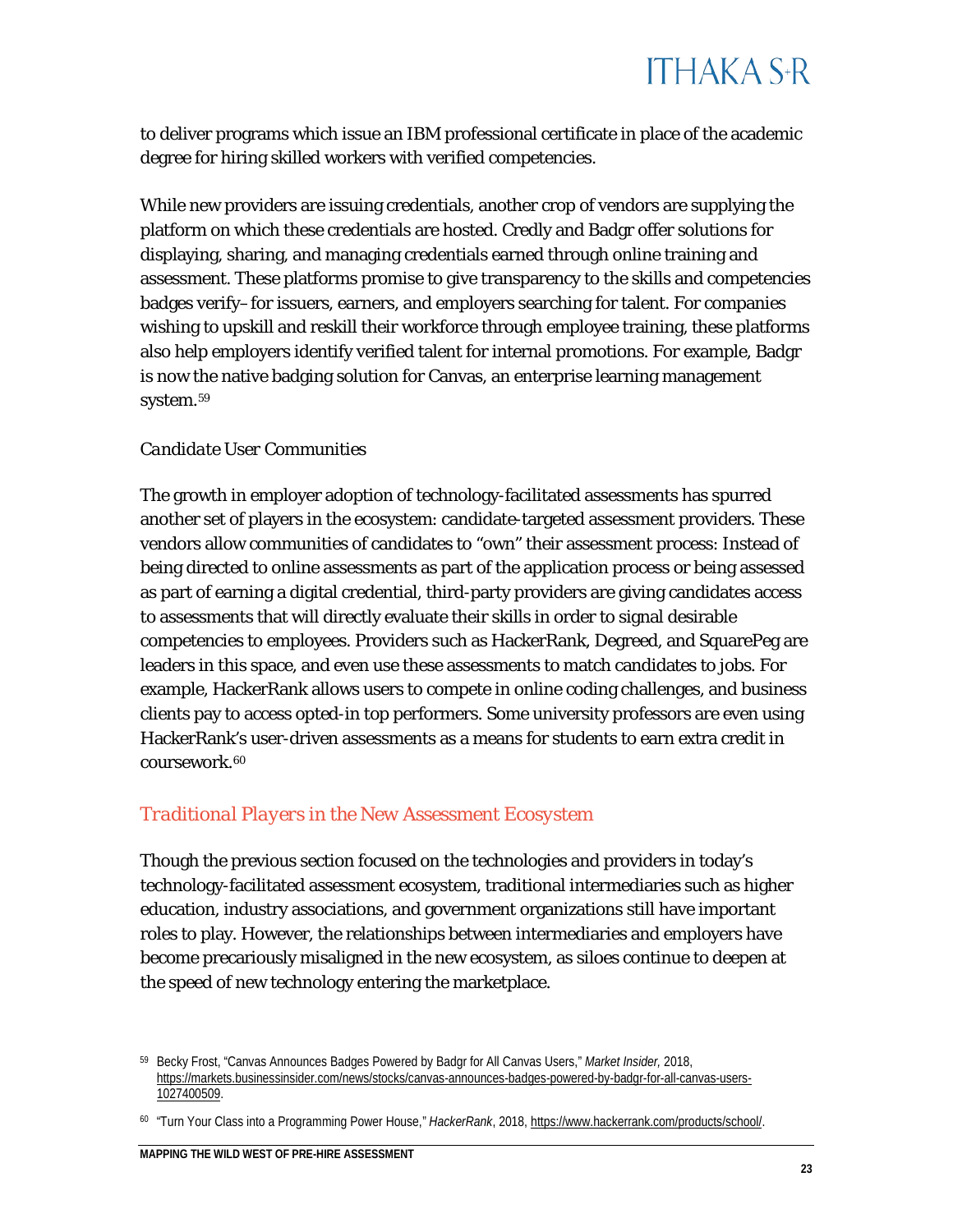The idea of a problematic skills gap between employers' competency needs and candidates' competency attainment has long been addressed in both business and higher education publications. The rise in technology-facilitated assessments converges with a growth in employers' dissatisfaction with traditional methods for skills signaling, especially among candidates just entering the workforce. For example, a 2013 survey found that out of 700 employers, more than half reported having trouble recruiting qualified job candidates, and one-third felt that colleges did a fair to poor job training successful employees.<sup>[61](#page-24-0)</sup> A similar Gallup poll indicated even grimmer figures: while 96 percent of college chief academic officers think that their institutions are very or somewhat effective at preparing their students for entry into the workforce, only 11 percent of business leaders think college graduates are actually prepared for employment.<sup>[62](#page-24-1)</sup>

As we have seen, employers are shifting from anecdotal signals provided by resumes and interviews to hard data and analytics when it comes to hiring across the organization from temporary appointments to entry level jobs to executive searches. Research shows that these efforts are paying off; a 2015 study by the Aberdeen Group found that companies using technology-based pre-hire assessments had a 39 percent lower turnover.[63](#page-24-2) This trend is carrying over to professional staffing agencies who are increasingly assessing candidates before sending them to clients, as evidenced by Korn Ferry's multimethod approach, ManpowerGroup's new Learnability Quotient product, and Randstad's recent blog post "Welcome to the New World of Pre-Employment Screening," which details employer assessment tools for its clients.<sup>64</sup> Though these consultants have traditionally vetted candidates for employers, now innovative assessment providers leveraging new big data and AI assessment technologies are marketing directly to staffing firms, as noted in the paper's Appendix.

Yet other players on the ecosystem are less adaptive to the change in today's hiring practices. There is a large area of opportunity for traditional intermediaries in the assessment ecosystem to leverage the technology employers are actually using to select candidates for jobs. The disconnect between higher education and employers when it

<span id="page-24-0"></span><sup>61</sup> Amy Scott, "What do employers really want from college grads?" *Marketplace,* 2013, [https://www.marketplace.org/2013/03/01/education/what-do-employers-really-want-college-grads.](https://www.marketplace.org/2013/03/01/education/what-do-employers-really-want-college-grads) 

<span id="page-24-1"></span><sup>62</sup> Jaimie Francis and Zac Auter, "3 Ways to Realign Higher Education with Today's Workforce" 2017, *Gallup*, [https://news.gallup.com/opinion/gallup/212522/ways-realign-higher-education-today-workforce.aspx.](https://news.gallup.com/opinion/gallup/212522/ways-realign-higher-education-today-workforce.aspx) 

<span id="page-24-2"></span><sup>63</sup> Sean Gallagher, *The Future of University Credentials: New Developments at the Intersection of Higher Education and Hiring* (Cambridge: Harvard Education Press, 2016)*.*

<span id="page-24-3"></span><sup>64</sup> See "Talent Assessments," *Korn Ferry*, 2018, [https://www.kornferry.com/solutions/products/talent/talent-assessments;](https://www.kornferry.com/solutions/products/talent/talent-assessments)  "Learnability Quotient," *ManpowerGroup,* 2018[, https://www.manpowergroup.com/workforce-insights/expertise/learnability](https://www.manpowergroup.com/workforce-insights/expertise/learnability-quotient)[quotient;](https://www.manpowergroup.com/workforce-insights/expertise/learnability-quotient) and "Welcome to the New World of Pre-Employment Screening," *Randstad,* 2018, [https://www.randstadusa.com/jobs/career-resources/career-advice/welcome-to-the-new-world-of-pre-employment-screening/593.](https://www.randstadusa.com/jobs/career-resources/career-advice/welcome-to-the-new-world-of-pre-employment-screening/593)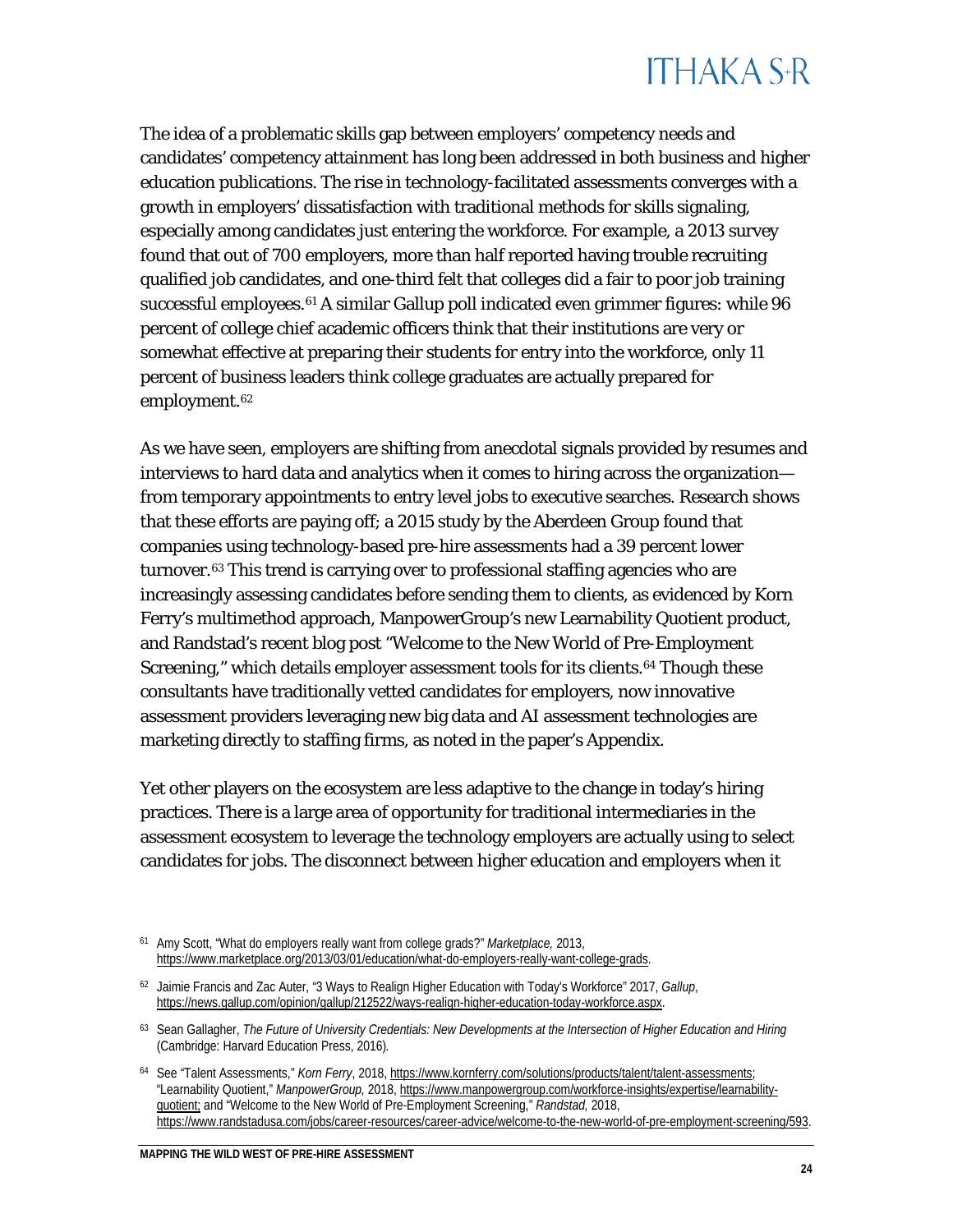

comes to assessing candidates' competencies for employment cannot be emphasized enough. Higher education institutions' learning outcomes do not clearly correlate to employers' desired competencies; to help remedy this, they could feed the assessment criteria by which candidates are being evaluated into the curriculum. Similarly, industry associations could use applicable assessments to better prepare member candidates for the skills employers in their field are seeking during the hiring process.

### <span id="page-25-0"></span>**Emerging Trends and Promising Partnerships**

Partnerships among multiple players within the ecosystem offer promising assessment approaches. The following examples showcase integrated platforms and methods for successful multimethod assessment implementation. These examples are unique in that they diversify the talent pool to "nontraditional" candidates, eliminating much of the subjective bias implicit to most traditional assessments.

#### <span id="page-25-1"></span>*IBM New Collar and Talent Match Programs*

At any given time, IBM has thousands of job openings in the U.S., and about 15 percent of IBM's U.S. hires don't have a four-year degree. IBM refers to these roles as "new collar." To tap into a larger, international candidate pool for these roles, IBM built a certificate program to skill and assess these workers. The program begins with a reversed engineered pre-hire employment assessment—called a career fit assessment—designed by assessment publisher WebAssess that evaluates cognitive skills and personality traits to ensure job fit and increase job satisfaction. Candidates then complete online training through Coursera, using real-world simulations and experiential online learning that is structured with on-the-job evaluation, performance feedback, and exams. When candidates demonstrate their competencies in their respective learning pathways, they are issued a digital certificate that is hosted on Credly. Last, candidates can opt into IBM's Talent Match database where employers can search credentials earned through digital badges that signal candidates verified skills.<sup>[65](#page-25-3)</sup>

#### <span id="page-25-2"></span>*Unilever Future Leaders Program*

Unilever uses a multimethod approach for hiring college interns and graduates. It leverages new assessment technologies developed by third-party providers who collaborated to provide a streamlined process for candidates. The company hired global

<span id="page-25-3"></span><sup>65</sup> Interview with IBMSenior Program Executive, Innovation and Growth Initiatives David Leaser on August 14, 2018. See also "New Collar," *IBM*, 2018[, https://www.ibm.com/newcollar](https://www.ibm.com/newcollar) and "Welcome to WebAssess," *WebAssess*, 2018, [https://www.webassess.com/.](https://www.webassess.com/)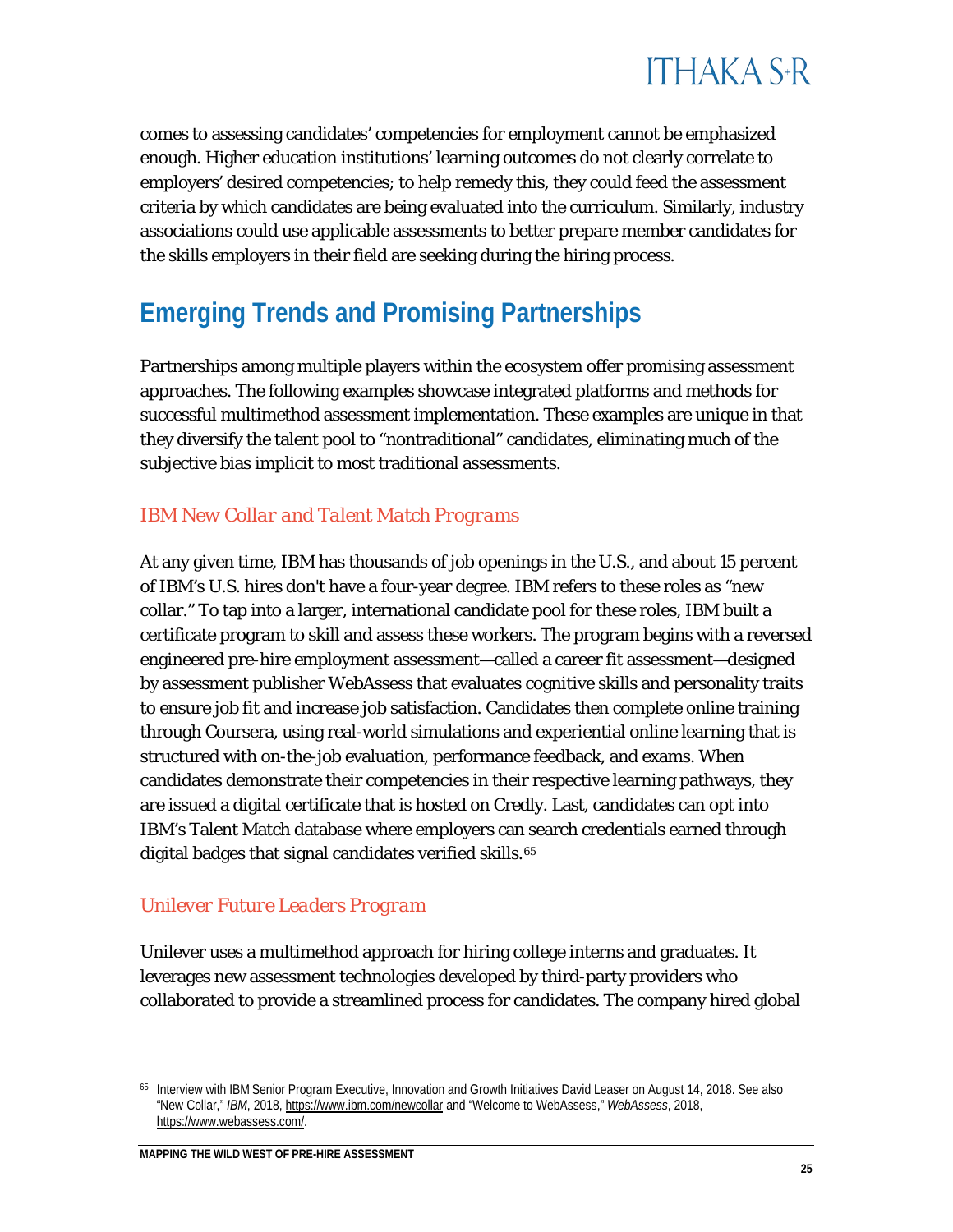## **ITHAKA S-R**

experts in future talent and assessments, Amberjack, to build success profiles for different functions within the organization. When applications go live, candidates apply through a Taleo-hosted online form to assure that they meet basic requirements. The candidate can import their information from LinkedIn to make the application process short and simple. Next, eligible candidates are invited to a suite of 12 gamified assessments hosted by pymetrics, which takes less than 25 minutes to complete. Within 24-hours, candidates are informed if they successfully meet the cognitive, emotional, and social trait profiles in order to proceed to the next stage, a digital interview hosted by HireVue, where they answer a series of situational questions and solve real-world problems unique to Unilever. HireVue's underlying AI technology measures them against the Unilever-specific, function-specific profile. Based on their success in the digital interview, the candidate may proceed to a final on-site assessment called a Discovery Center. This round of assessments uses an onsite approach including team exercises, one-on-ones, and day-in-the-life scenarios which are evaluated through observation. All of this data is fed back into the Taleo ATS, which allows Unilever to hire the candidates who are the best fit for the company and the function. <sup>[66](#page-26-1)</sup>

#### <span id="page-26-0"></span>*Texas State Technical College's SkillsEngine*

When Texas State Technical College, a public two-year multi-campus institution focusing on advanced technical training, turned to a completely outcomes-based funding model, the college quickly adopted competency-based learning curriculum founded on skills and job demands that were directly supplied to the institution from practitioners in the field. TSTC recognized immediately that traditional methods of designing curriculum involving the laborious process of adjourning industry advisory groups with faculty and curriculum designers—was time ineffective, very often did not get the right experts in the room, and could not keep pace with the change of pace for desired skills in the job market. To streamline this process, and to back-up the college's "Get a Job or Get a Refund" campaign, TSTC designed, developed, and implemented their own skills assessment platform: SkillsEngine.

SkillsEngine creates job profiles through its Calibrate product that correspond to the needed competencies for specific occupations. The Calibrate process enables educators and workforce professionals to collect and confirm required skills through direct employer feedback. At the core of Calibrate are customizable job profiles that serve as intermediaries between the changing skill needs of employers and actual course content. These AI-informed profiles are living documents that use algorithms to customize and

<span id="page-26-1"></span><sup>66</sup> Interview with Unilever Senior Human Resources Director, Marketing Tatiana Goldberg on August 24, 2018. See also Unilever (2018). "Application Process." *Future Leaders Program,* <https://www.unileverusa.com/careers/graduates/application-process>*.*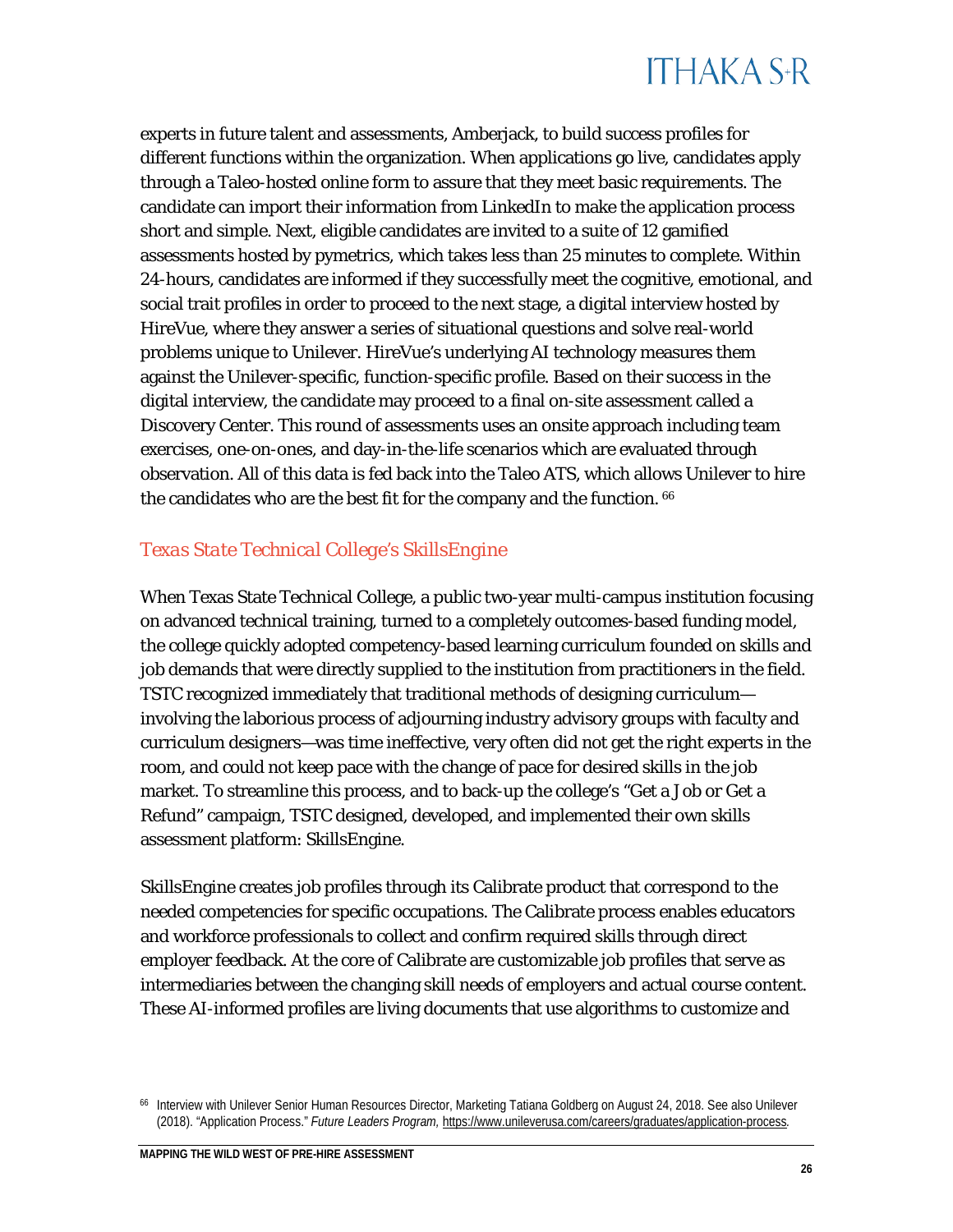

adapt to changing competencies within the roles they describe. Profiles are then validated by industry experts within minutes online, bypassing lengthy in-person job analysis sessions. The customizable validation platform easily allows users to invite hiring managers into the process as well, bridging industry associations, employers, and higher education providers in the creation of competency-based outcomes.Thus, educators are able to identify employer-validated marketable skill requirements in an online process that guides curriculum development and eliminates potential skill gaps. <sup>[67](#page-27-3)</sup>

### <span id="page-27-0"></span>**Challenges for Adoption**

Though new assessment technologies have the potential to verify candidates' mix of hard and soft skills using validated predictive analytics, the technology-facilitated ecosystem is still very much in its infancy. This section outlines and describes certain preconditions and barriers to a more streamlined and comprehensive ecosystem of assessments, with an eye toward specific challenges for enabling collaborative assessment approaches that efficiently, accurately, and transparently match candidates to well-fitted job opportunities.

#### <span id="page-27-1"></span>*Employer Assessments Are Not Transparent to Candidates*

A survey of 52,000 job North American job candidates found that 71 percent had been given a pre-employment assessment in 2017. However, less than 4 percent report having received feedback on their test performance.<sup>[68](#page-27-4)</sup> This is a huge missed opportunity to help candidates better build their skillset for future careers.

#### <span id="page-27-2"></span>*New Tools Lack Rigorous Validation Measures*

While certain providers such as pymetrics employ scientifically validated, peer-reviewed assessment technologies,<sup>[69](#page-27-5)</sup> many innovative assessment tools have not yet demonstrated the validity of traditional assessment methods, and, even more problematically, they seem to eschew the grounded theory backing analog tests. Predictive validity is king in

<span id="page-27-3"></span><sup>&</sup>lt;sup>67</sup> Interview with SkillsEngine Founder Michael Bettersworth on October 5, 2018. See also "Calibrate: Teach What Matters," *SkillsEngine*, 2018[, https://app.hubspot.com/documents/2410624/view/29604544?accessId=db0243.](https://app.hubspot.com/documents/2410624/view/29604544?accessId=db0243)

<span id="page-27-4"></span><sup>68</sup> Tomas Chamorro-Premuzic, Dave Winsborough, Ryne A. Sherman, and Robert Hogan, "New Talent Signals: Shiny New Objects or a Brave New World?" *Industrial and Organizational Psychology* 9, no. 3 (2016): 621–640.

<span id="page-27-5"></span><sup>&</sup>lt;sup>69</sup> Pymetrics utilizes machine-learning approaches to proactively remove race, ethnicity, and gender bias from its models prior to deployment. The firm then back-tests the performance of its models in the real world via adverse impact, return-on-investment, and predictive validity testing for each client. It has also open-sourced its bias-checking technology, available through GitHub: [https://github.com/pymetrics/audit-ai.](https://github.com/pymetrics/audit-ai)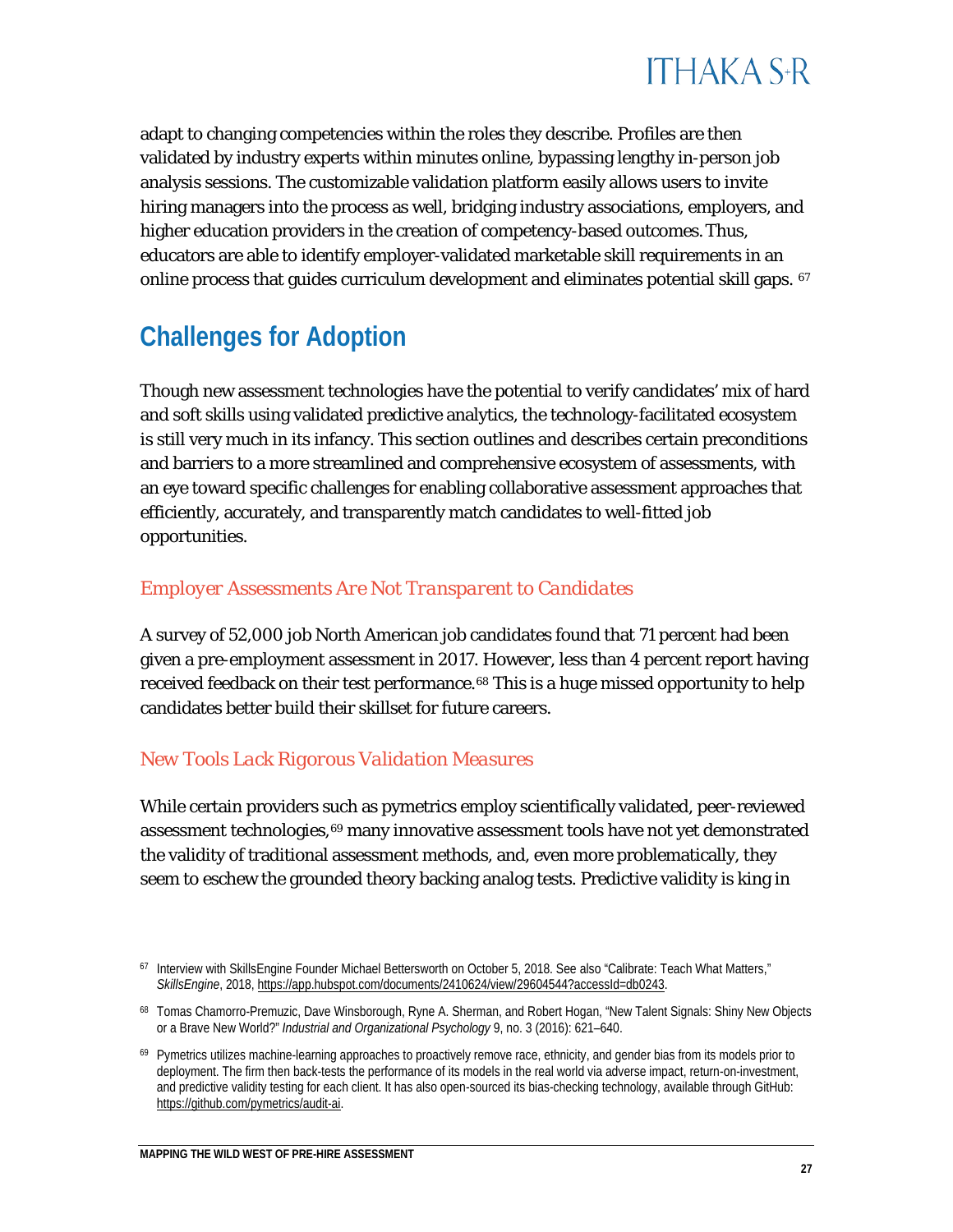

the assessment marketplace, but there is little to no peer-reviewed evidence for the predictive powers of many of these new tools.[70](#page-28-1)

In this regard, AI-based assessments are especially tricky. Training data is required to create AI algorithms, which are typically built off data gathered by companies' current employees. In essence, this technology could thus bake previous poor hiring decisions into the machine learning process. Similarly, AI requires transparency into the process, so that assessors can see how predictions are occurring, as well as flexibility, so that practitioners can adjust algorithms for accuracy. Unfortunately, most vendors' AI solutions do not do this yet, and because human assessors are not privy as to *why* the system makes a particular decision or measurement, they cannot evaluate whether that criteria is accurately weighted.[71](#page-28-2)

#### <span id="page-28-0"></span>*The Risk of Adverse Impact Limits Adoption*

Many of the new technologies on the market are not validated in compliance with Equal Employment Opportunity Commission (EEOC) regulations. Since the mid-20<sup>th</sup> century in the U.S., the EEOC has regulated the use of pre-hire assessments, in particular, by scrutinizing the use of assessments that have an adverse impact on protected group members (i.e. women, individuals over 40, racial minorities, and persons with disabilities).[72](#page-28-3) Companies using pre-hire assessments can avoid potential EEOC liability through two time-consuming and costly methods: 1) by showing a lack of adverse impact with well-documented impact analyses performed across all candidates assessed; and 2) by proving the assessment tests skills that are directly related to the job through thorough rigorous validation studies. While most vendors claim that their algorithms solve for bias, they have not performed rigorous adverse impact studies.<sup>[73](#page-28-4)</sup>

AI approaches are particularly problematic in this respect. As previously noted, most processes run unsupervised, and thus clarity into potential for biased outcomes is hidden

<span id="page-28-1"></span><sup>70</sup> Tomas Chamorro-Premuzic, Dave Winsborough, Ryne A. Sherman, and Robert Hogan, "New Talent Signals: Shiny New Objects or a Brave New World?" *Industrial and Organizational Psychology* 9, no. 3 (2016): 621–640.

<span id="page-28-2"></span><sup>71</sup> Josh Bersin, "AI in HR: A Real Killer App," *Forbes*, 2018[: https://www.forbes.com/sites/joshbersin/2018/06/18/ai-in-hr-a-real](https://www.forbes.com/sites/joshbersin/2018/06/18/ai-in-hr-a-real-killer-app/#dac3d6748f1e)[killer-app/#dac3d6748f1e.](https://www.forbes.com/sites/joshbersin/2018/06/18/ai-in-hr-a-real-killer-app/#dac3d6748f1e) 

<span id="page-28-3"></span> $72$  Adverse impact is usually calculated using the  $4/5$  or 80 percent rule. For example, if 50 women are assessed and 30 are hired, that means 60 percent were hired post assessment. If the same assessment is given to men and 45 are hired, that means 90 percent were hired post assessment. The ratio of protected candidates (women) to men is 67 percent. A ratio below 80 percent is evidence of adverse impact. See Elaine Pulakos and Tracy Kantrowitz, "Choosing Effective Talent Assessments to Strengthen Your Organization," SHRM, 2016[, https://www.shrm.org/hr-today/trends-and-forecasting/special-reports-and-expert](https://www.shrm.org/hr-today/trends-and-forecasting/special-reports-and-expert-views/documents/effective-talent-assessments.pdf)[views/documents/effective-talent-assessments.pdf.](https://www.shrm.org/hr-today/trends-and-forecasting/special-reports-and-expert-views/documents/effective-talent-assessments.pdf) 

<span id="page-28-4"></span><sup>73</sup> Sean Gallagher, *The Future of University Credentials: New Developments at the Intersection of Higher Education and Hiring* (Cambridge: Harvard Education Press, 2016)*.*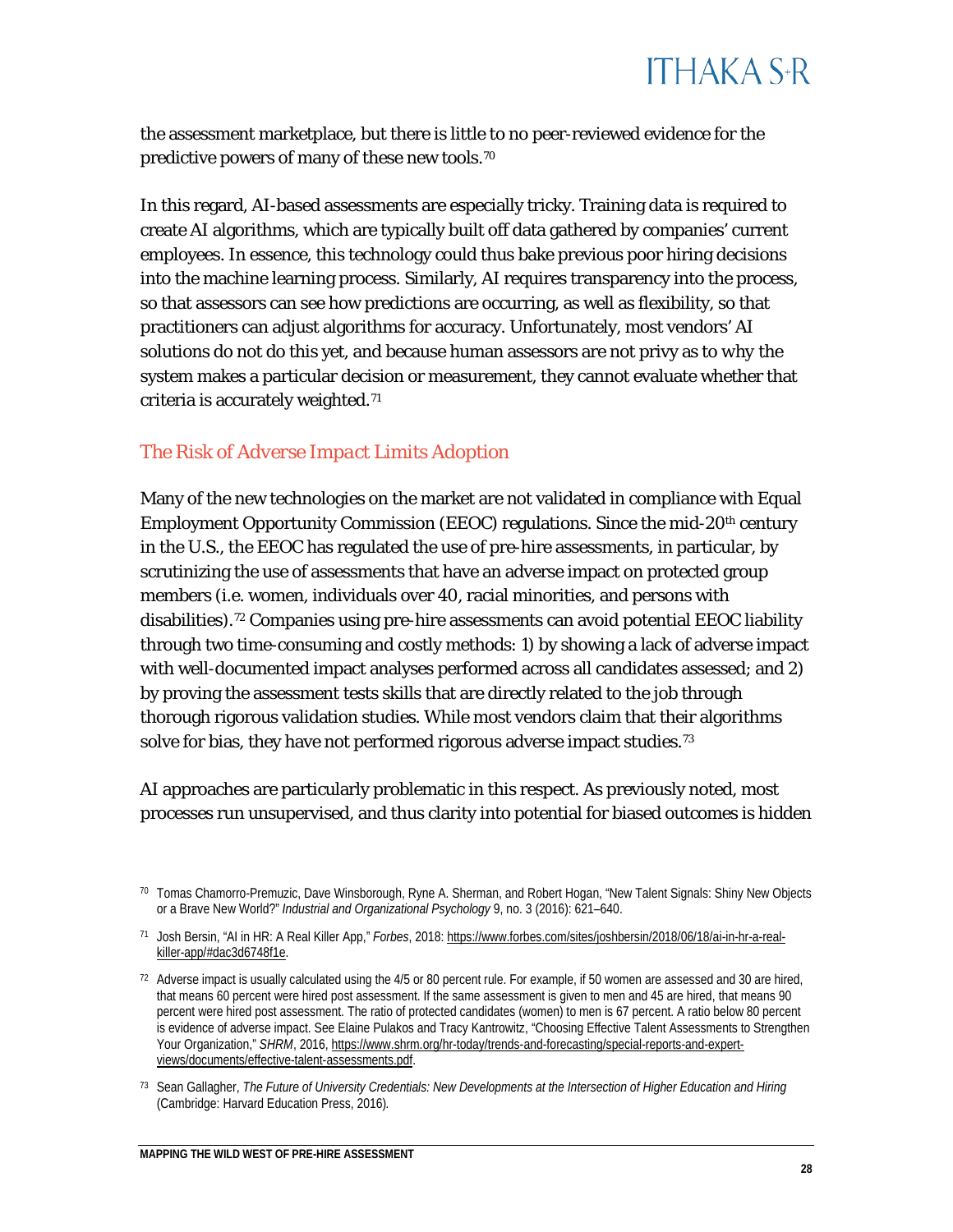behind black box machine learning algorithms. A recent example comes from an Amazon AI screening tool, which the company recently abandoned after discovering that it was inherently biased against female candidates. Because the tool was trained on a decadeworth of resume data captured from Amazon's mostly male recruits, it penalized any direct mention of the word "women," including downgrading graduates from women's colleges in the hiring funnel.[74](#page-29-1) Well-publicized cases like this uncover AI assessments' ability to create algorithmic bias—a pressing concern for adoption that must be monitored. As such, there is still a lot of pushback from compliance and HR legal teams regarding the adoption of tools designed by technology providers selling advanced algorithmic solutions, even when validation and adverse impact studies are performed. This is a big barrier for adoption, and could negatively affect American workers. Experts in the field are noticing that companies are turning to foreign countries to find and hire skilled candidates, as other legal systems do not have such stringent limitations on pre-hire assessments.<sup>[75](#page-29-2)</sup>

#### <span id="page-29-0"></span>*Pull and Push Assessment Adopters Lack Selection Guidance*

Although technology-facilitated assessments enable cheap, quick hiring decisions, employers are left unguided in the selection process due to the lack of rigorous evaluation. There is no credible evidence for innovative assessment technologies that harvest big data because high-tech talent identification practices are evolving faster than the I-O psychology research needed to bolster them.[76](#page-29-3) In fact, the Society for Human Resource Management has directly warned HR professionals that new pre-hire assessment innovations are under-researched and could potentially undermine rather than aid in better hiring decisions.<sup>[77](#page-29-4)</sup>

The burden of selection for intermediaries and candidates signaling their skills to employers through push-based platforms and technologies is equally frustrating for users. Digital badges, though stackable and cheaper than traditional college courses, are not always recognized by employers as properly training and verifying candidate

<span id="page-29-4"></span><sup>77</sup> Elaine Pulakos and Tracy Kantrowitz, "Choosing Effective Talent Assessments to Strengthen Your Organization," *SHRM*, 2018, [https://www.shrm.org/hr-today/trends-and-forecasting/special-reports-and-expert-views/documents/effective-talent](https://www.shrm.org/hr-today/trends-and-forecasting/special-reports-and-expert-views/documents/effective-talent-assessments.pdf)[assessments.pdf.](https://www.shrm.org/hr-today/trends-and-forecasting/special-reports-and-expert-views/documents/effective-talent-assessments.pdf)

<span id="page-29-1"></span><sup>74</sup> Jeffrey Dastin, "Amazon Scraps Secret AI Recruiting Tool that Showed Bias against Women," *Reuters*, 2018, [https://www.reuters.com/article/us-amazon-com-jobs-automation-insight/amazon-scraps-secret-ai-recruiting-tool-that-showed](https://www.reuters.com/article/us-amazon-com-jobs-automation-insight/amazon-scraps-secret-ai-recruiting-tool-that-showed-bias-against-women-idUSKCN1MK08G)[bias-against-women-idUSKCN1MK08G.](https://www.reuters.com/article/us-amazon-com-jobs-automation-insight/amazon-scraps-secret-ai-recruiting-tool-that-showed-bias-against-women-idUSKCN1MK08G)

<span id="page-29-2"></span><sup>75</sup> Interview with University Ventures Co-Founder and Managing Director Ryan Craig on August 2, 2018. See also Ryan Craig and Monica Herk "Degree Requirements Make Hiring Less Diverse. Here's How to Fix That," *Fortune*, 2018, [http://www.fortune.com/2018/09/17/hiring-college-degree-labor-market/.](http://www.fortune.com/2018/09/17/hiring-college-degree-labor-market/) 

<span id="page-29-3"></span><sup>76</sup> Tomas Chamorro-Premuzic, Dave Winsborough, Ryne A. Sherman, and Robert Hogan, "New Talent Signals: Shiny New Objects or a Brave New World?" *Industrial and Organizational Psychology* 9, no. 3 (2016): 621–640.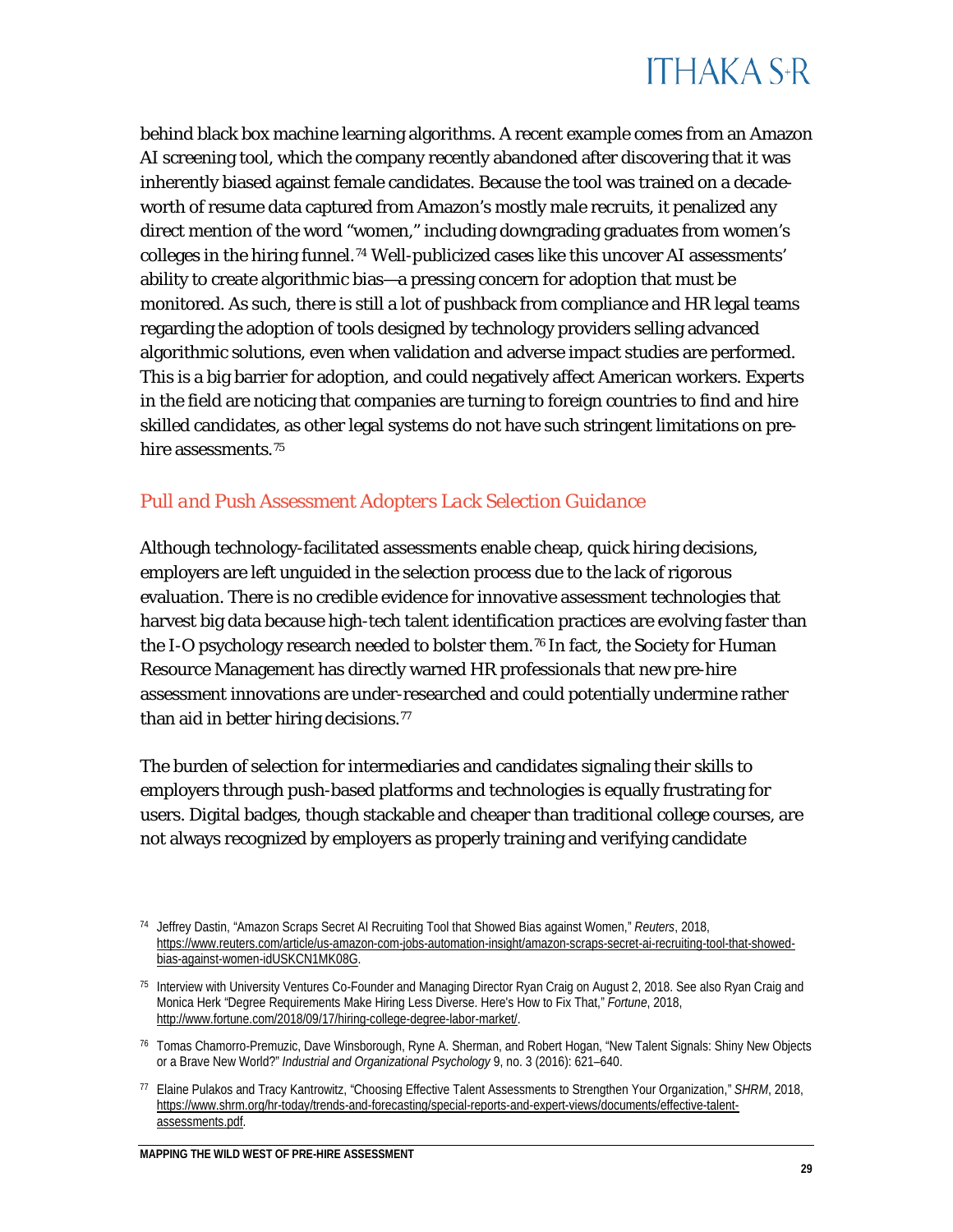

competencies and can still be quite costly, running hundreds of dollars on average. For certain industries such as IT, several trusted skills signaling platforms and programs have emerged, but for candidates applying within other fields, the landscape is much less clear. For example, PSI's "Am I Job Ready" platform aims to train and verify candidates' soft skills for workplace readiness. Even though this is a highly desired skillset among employers, it is still unclear how such skills signaling platforms will be used by employers in the hiring process. ePortfolios face the same challenge. Thus, the lack of assurance in employee adoption is prohibitive to candidates' selection in costly, timeconsuming push models of skills assessment.

#### <span id="page-30-0"></span>*The Flooded Marketplace Lacks Software Integration*

Perhaps the chief barrier for adoption of both pull and push skills assessments are that these new technologies do not always integrate into employers' ATS systems, the centralized "command center" for talent acquisition. While some cutting-edge assessment providers advertise ATS integration through their APIs, this process is not always as streamlined as promised. Even employers such as Unilever who are at the cutting edge of new assessment approaches bemoan their reliance of feeding all the data collected into their legacy ATS software; and not all technology can connect with the multitude of ATS options equally. [78](#page-30-3)

#### <span id="page-30-1"></span>*Assessment Content is Hard to Compare Within the Ecosystem*

Candidates' skills are increasingly measured across a variety of criteria and through an abundance of new technologies. However, there is a lack of a common language around these new approaches and the actual competencies that they assess. Guidelines informing employers, intermediaries, and candidates are needed so that skills can be efficiently signaled to employers without arduous translation. This is especially needed to align the problematic disconnect between higher education and employers.

### <span id="page-30-2"></span>**Opportunities and Recommendations**

Whether utilizing AI-powered gamified assessments, digital interviews scored by success profiles, or online simulations that provide realistic job previews, technology-facilitated assessments promise to streamline the hiring process, reduce employee turnover, and find well-fitted career matches for candidates. However, as detailed above, there are still major challenges for implementing collaborative assessment approaches. This section

<span id="page-30-3"></span><sup>78</sup> Interview with Unilever Senior Human Resources Director, Marketing Tatiana Goldberg on August 24, 2018.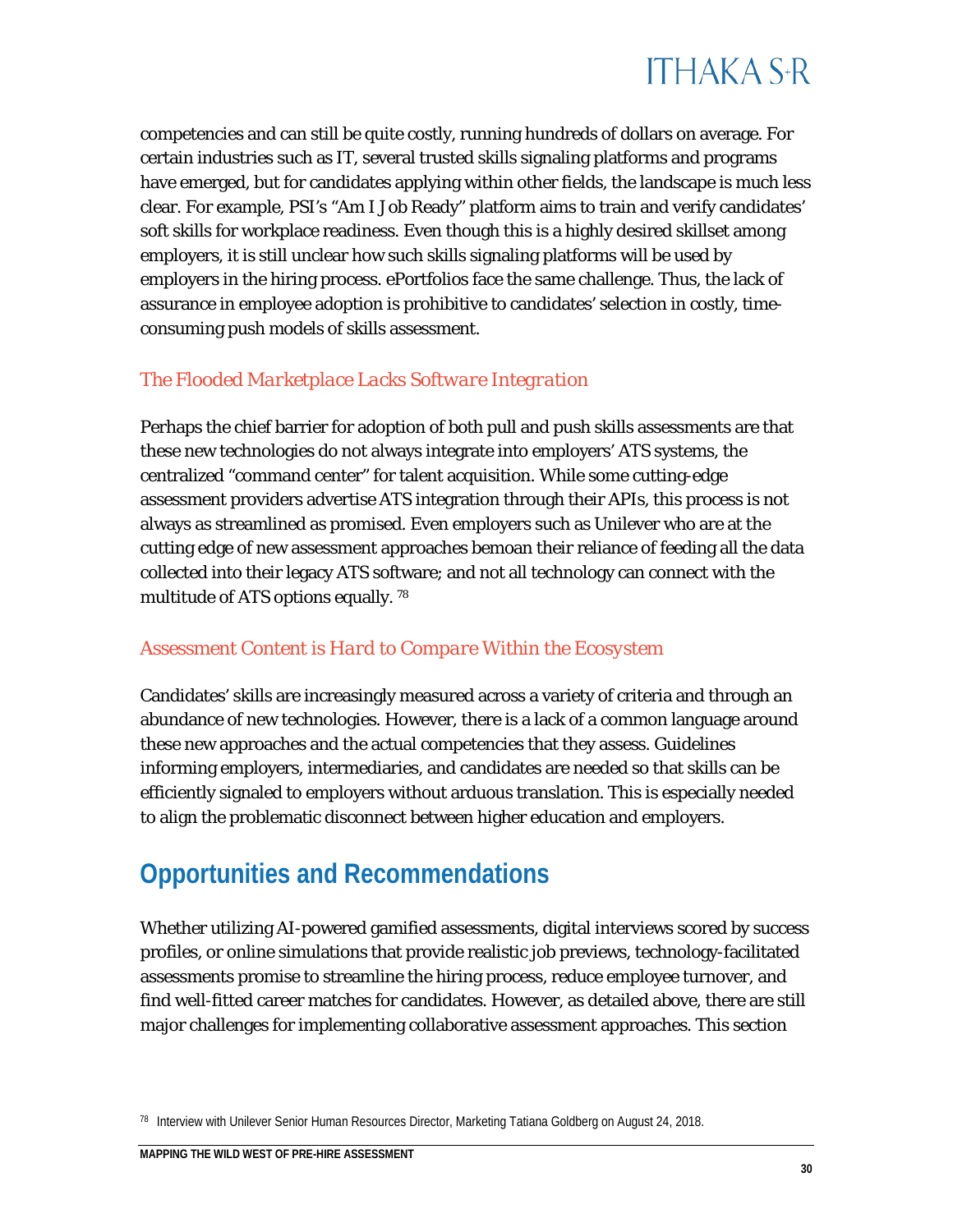concludes our landscape view of the new assessment ecosystem by highlighting promising opportunities and offering specific recommendations.

#### <span id="page-31-0"></span>*Opportunities*

Although there are many barriers for adopting technology-facilitated assessments, the potential positive impact among candidates, intermediaries, and employers are manifest. Below are some of the key opportunities uncovered by our research.

#### Credentialing Aggregators Have the Potential to Map and Standardize Skills

Organizations such as Credential Engine are working to make the competencies online, traditional, and alternative credential issuers assess and verify more transparent for all players in the ecosystem. From Microsoft-issued badges to Stanford-awarded degrees, its Credential Registry and Credential Finder (beta) captures, archives, and shares information gathered around more than 5,000 credentials, including the quality assurance processes that verify them.[79](#page-31-1) While efforts like this have a long way to go representing only a fraction of the hundreds-of-thousands of credentials available in the US, many of the records in the Credential Registry nevertheless lack information on competencies, and much of the information is unverified—creating searchable, standardized indices of assessments and the competencies they test will create a more harmonious, symbiotic ecosystem. Using these common sets of skills vocabularies can also bridge the widening disconnect between higher education and employers. By looking to the competencies for which employers assess and building them into competency-based learning models, higher education has the opportunity to churn out more employable graduates.

#### Iterative, Multimethod Approaches Can Best Match Candidates to Jobs

All testing approaches contain some selection flaws. To curb these issues, employers look to multimethod approaches, which were expensive and time-consuming in the traditional assessment landscape. Today's new technologies geared toward automation allow for multiple assessment typologies to be delivered and scored during many phases of the hiring process. This mixing of assessment methods minimizes selection risk because the flaws associated with a certain type of test are balanced out through the

<span id="page-31-1"></span><sup>79</sup> "Credential Registry," *Credential Engine*, 2018, [https://www.credentialengine.org/credentialregistry.](https://www.credentialengine.org/credentialregistry)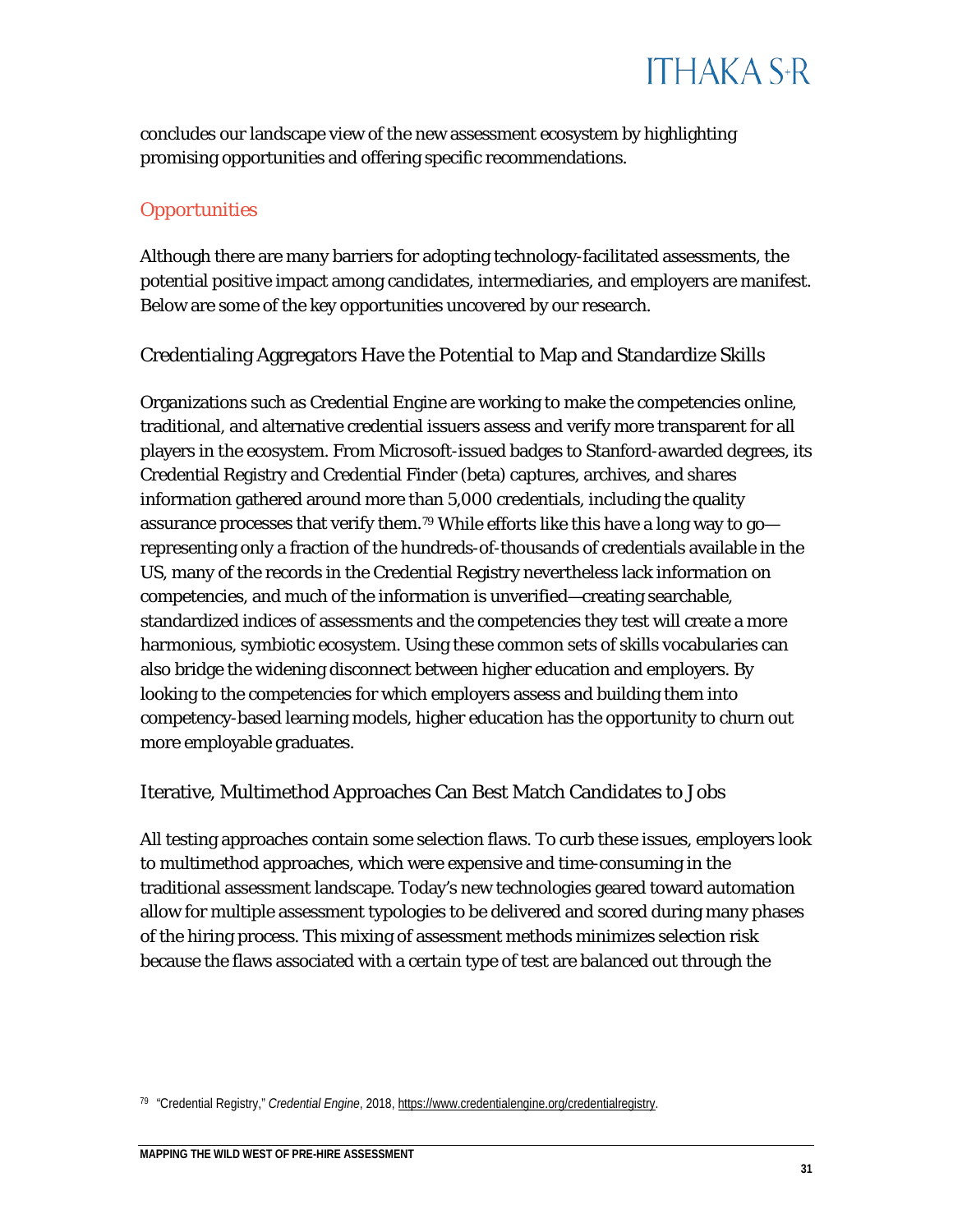

bundling of different structure and content type. This reduces testing bias, increases candidate diversity, and enhances predictive capability.[80](#page-32-1)

#### Technology-Facilitated Assessments Can Democratize the Hiring Process

Employers are able to assess a global talent pool's competencies directly and automatically with technology-facilitated assessments. Through new technologies and providers, candidates have the ability to validate their level of fluency in a desired skillset quickly and easily, which enables them to apply for roles for which they might not previously have been considered due to geographical, biographical, or educational constraints—constraints that technology-based assessments eliminate. The elimination of personal interview bias and degree bias is a huge leap forward in opening career pathways to a wide array of candidates, especially those with underrepresented backgrounds.

#### <span id="page-32-0"></span>*Recommendations*

New technologies and new providers are disrupting the traditional hiring process in an attempt to help employers and candidates navigate away from the skills awareness gap and toward platforms that can bridge the gap through the screening and signaling of candidates' competencies. That said, there is much necessary work to be performed in this area. Below we suggest a set of recommendations to help both tame and harness the power of today's unregulated wild west assessment ecosystem.

#### Research Validity and Impact

Research must be done on the scientific validity claimed by many new players in the ecosystem regarding their predictive approaches to fitting candidates to employers' open roles. Proprietary technology in its earliest stages of development—especially assessments using black box AI algorithms—have yet to be peer-reviewed by experts. Academic studies such as those done by assessments in the traditional ecosystem by IO psychologists must be performed before these assessments themselves can be fully assessed.

Similarly, studies that analyze the broader impact of assessments in the new technologyfacilitated ecosystem should be performed in order to evaluate the short- and long-term consequences of these tools. Because private companies tend to own and protect the data

<span id="page-32-1"></span><sup>80</sup> Seymour Adler, Anthony S. Boyce, and Pat M. Caputo, "Employment Testing," in *Next Generation Technology-Enhanced Assessment: Global Perspectives on Occupational and Workplace Testing*, ed. John C. Scott, Dave Bartram, and Douglas H. Reynolds (New York: Oxford University Press, 2018) 3-35.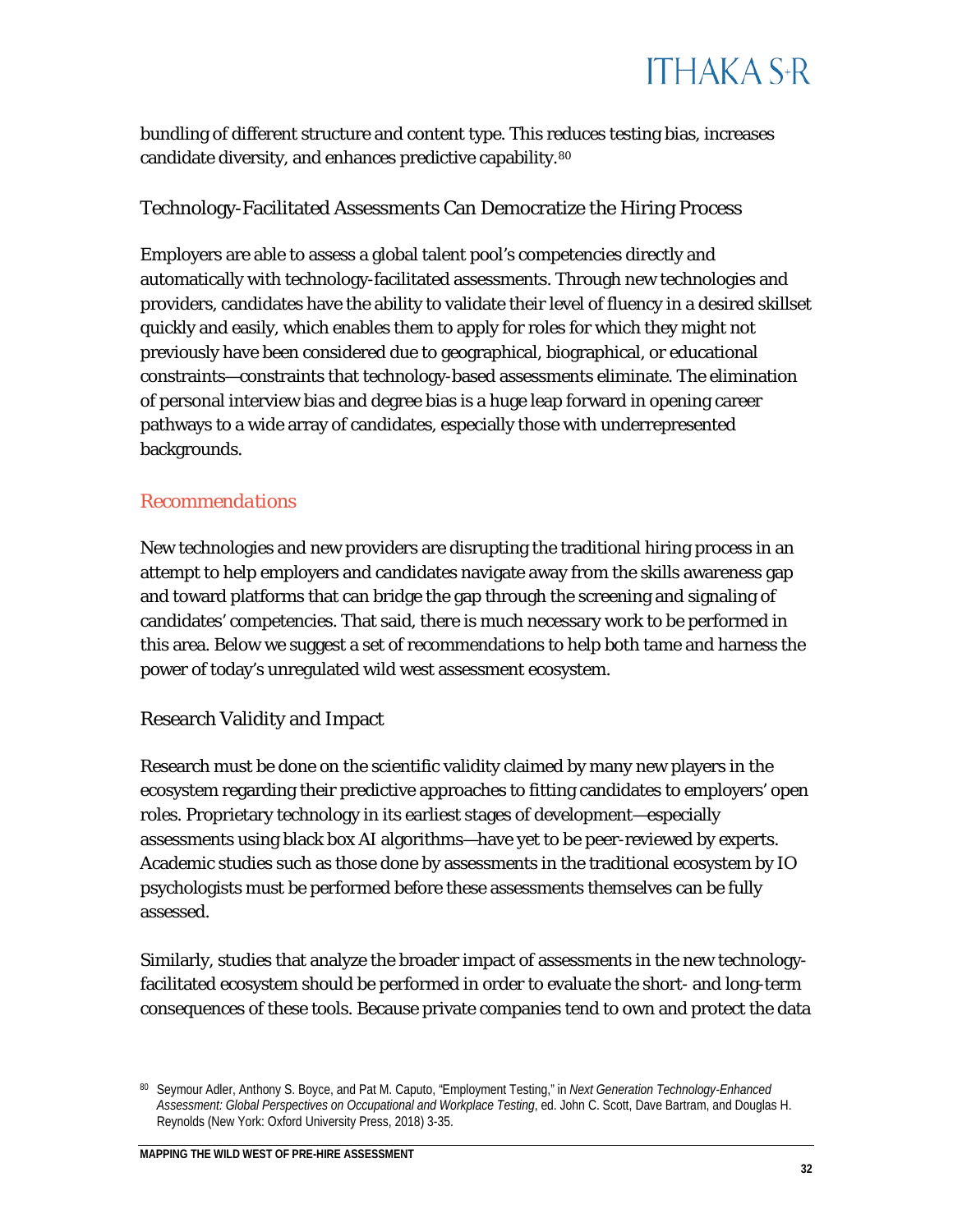

surrounding their hiring practices–and thus any information regarding the effects of assessment implementation–we have little knowledge of how technology-facilitated assessments' adoption might affect the labor market. Using quantitative research methods involving, for example, employer surveys, US Census demographics, and other available labor market data, researchers could develop a thorough analysis of the impacts technology-facilitated assessments are having over time. In so doing, one could trace any causal relationships between intended (and unintended) consequences that the use of these new assessment processes might have.

#### Develop Ethical and Legal Frameworks

The technology-facilitated ecosystem hosts a marketplace of providers and employers using advanced computational and algorithmic tools that analyze people's personal data. Ethical frameworks governing the use of these technologies and their sensitive datasets must be developed to protect both candidates and current employees. Thus far, despite the implementation of the EU's General Data Protection Regulation (GDPR), there has been little discussion about the ethics of private data collection being amassed by new assessment approaches. We recommend establishing standards for the capture, use, and storage of data generated during the assessment process, as well as setting policies that hold third-party providers and employers responsible for the protection of personal information.

There are also legal frameworks that must be adapted in the new ecosystem. It is still unclear how the EEOC will regulate AI-powered screening tools and any potential they may have on adverse impact and biased hiring. Legal scholars are beginning to take note about the adverse impact of certain algorithmic bias and the use of machine learning in hiring practices,<sup>[81](#page-33-0)</sup> but thus far, there has been an almost haphazard adoption in the marketplace, and experts agree that many new third-party providers are putting their clients into legal risky territory.

#### Pilot Multiplayer Programs with Third-Party Auditors

A sizable opportunity within the ecosystem is to involve higher education practitioners in the iterative assessment process. Instead of assessing candidates post-graduation, the assessment process can begin while learners are still training for careers as students. Evaluating learners in, for example, a particular major and using applicable employers'

<span id="page-33-0"></span><sup>81</sup> See for example: Solon Barocas and Andrew D. Selbst, "Big Data's Disparate Impact," *California Law Review* 104 (2016): 671- 732[, http://dx.doi.org/10.2139/ssrn.2477899](http://dx.doi.org/10.2139/ssrn.2477899) and Paul Ohm and David Lehr, "Playing with the Data: What Legal Scholars Should Learn About Machine Learning," *University of California, Davis Law Review* 51 (2017): 653-717, [https://lawreview.law.ucdavis.edu/issues/51/2/Symposium/51-2\\_Lehr\\_Ohm.pdf.](https://lawreview.law.ucdavis.edu/issues/51/2/Symposium/51-2_Lehr_Ohm.pdf)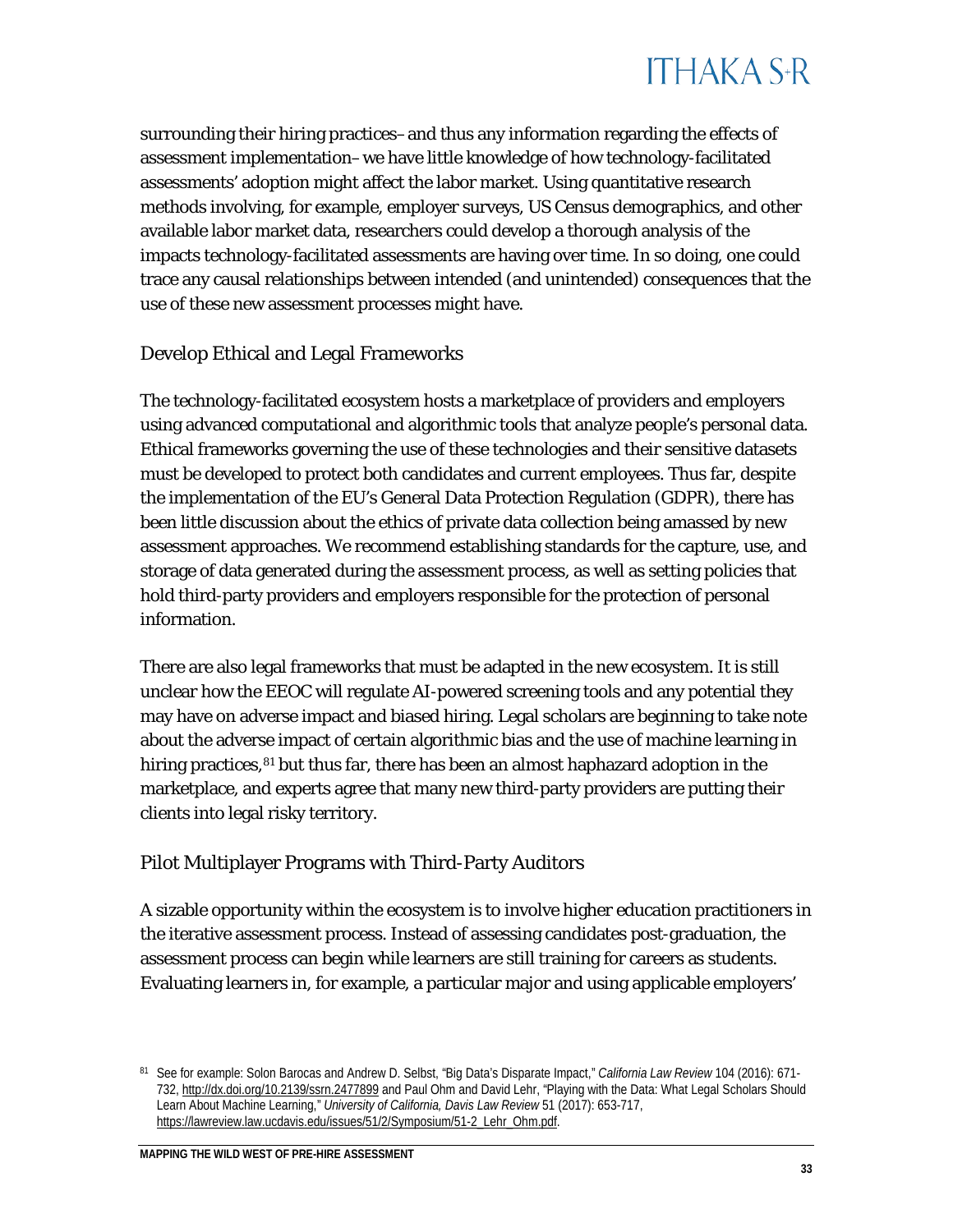

actual assessment tools for that field has huge potential to help close the skills gap. This process should be iterative; it must provide transparent feedback on student assessment performance to both the higher education institution and individual learners, and assess their competencies as they progress. In so doing, candidates can better use their education to ramp up the skills needed to land their first job, and educators can better tailor their curriculum to impart the competencies for which employers are hiring. Designing a series of pilot programs in different fields and at different institutions, all implemented under the administration of an impartial third-party auditor that monitors quality assurance across participants, would not only test this theory, but also provide meaningful collaboration between higher education institutions, industry experts, employers, and third-party assessment providers.

### <span id="page-34-0"></span>**Appendix: Notable Third-Party Providers**

For a select list of third-party assessment providers in the new technology-facilitated ecosystem, please visi[t http://sr.ithaka.org/technology-facilitated-assessment](http://sr.ithaka.org/technology-facilitated-assessment-providers/)[providers/.](http://sr.ithaka.org/technology-facilitated-assessment-providers/)